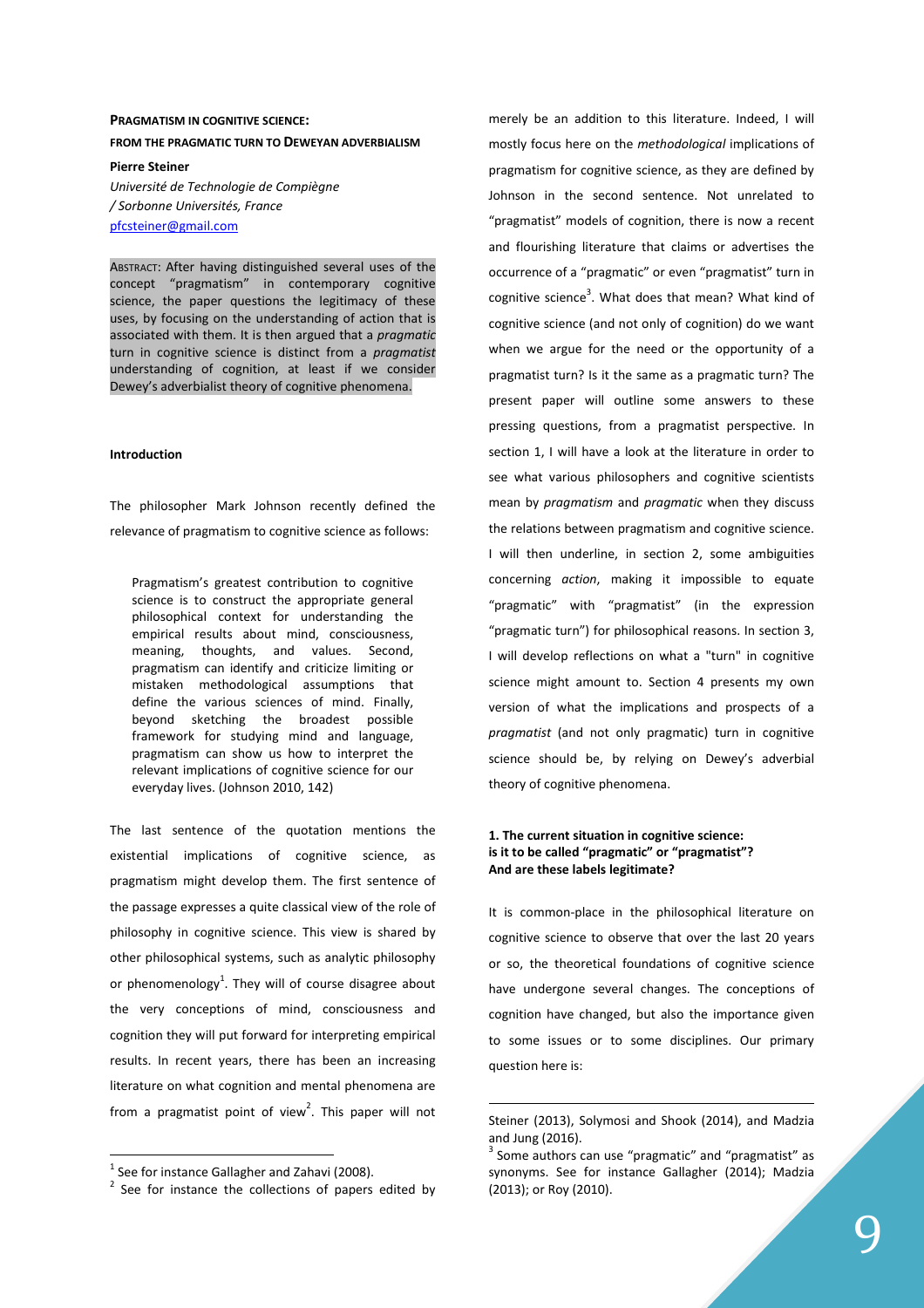(1) *What is the situation in contemporary cognitive science to which one associates the terms "pragmatic" or "pragmatist"?* 

This question is distinct from the question

(2) *Is the situation in contemporary cognitive science to which one associates the terms "pragmatic" or "pragmatist" a theoretically desirable situation?*

since that latter question is explicitly evaluative (one might regret, fear, despise, appreciate, or desire,… this current situation). What must be noticed is that, as we will see, "pragmatism" or "pragmatic" are names that are currently used by both proponents *and* opponents concerning the situation that is named "pragmatic" or "pragmatist".

These two questions also differ from another question:

# (3) *Is it legitimate to associate the terms "pragmatist" or "pragmatic" to this situation?*

This last question is also evaluative, but unlike the former question it is not about the value of the current situation; it is about the value of *labeling* this situation (whether or not it is desirable) with the concepts "pragmatic" and "pragmatist". In order to answer this question, one must notably presuppose or express a normative definition of what pragmatism is, so that it might – or might not – be contrasted with the adjective "pragmatic", and be applied to the current situation in cognitive science that is described when one answers the question (1).

In order to give an answer to the first question, one must begin by looking at the literature. And, as we will see, there is not one but many possible answers to this question, provided one takes notice of the various meanings that are associated with "pragmatic" and "pragmatist". In this section, I will mainly focus on the first question. The answer to this first question will pass by an examination of three contemporary statements and theories. From this examination, I will then provide my own answer to the third question in the next section.

Our first contender here for an answer to the first question is Jerry Fodor. Fodor is a long-standing figure of classical cognitive science. For him, cognition consists in the processing of symbolic mental representations in virtue of rules whose study takes place independently of investigations of the neural level in which cognition may be implemented. Functionalism, computationalism and representationalism are theses strongly endorsed and defended by Fodor. In 1975, Fodor published one of his most successful books, *The Language of Thought*. This book is a paradigmatic reference in the cognitivist community, along with Marr's *Vision* (1982)*,* Chomsky's *Syntactical Structures* (1957), Pylyshyn's *Computation and Cognition* (1984), or Newell and Simon's *Human Problem Solving* (1972). In 2008 – more than thirty years after the latter book – Fodor published *LOT 2. The Language of Thought Revisited*, both a continuation and a revision of his initial work. In the introduction to that book, Fodor writes:

Cognitive science didn't, as it turned out, develop in the way that *LOT 1* thought it would. Rather, the mainstream view, not just in AI but in philosophy and cognitive psychology, is now a kind of pragmatism. What's essential to thought is not its relation to the things in the world that it represents but its relations to the actions (the 'behaviors') that it guides. (Fodor 2008, 8)

"Pragmatism" is here used for naming a *mainstream* situation in cognitive science. At the time of *The Language of Thought* (1975), the mainstream was an emerging view for which cognition is essentially defined as producing and using representations of the world in virtue of computational processes. In this model, action is a result of cognition. The 1975 book was written as a foundation, clarification and philosophical justification of this emerging mainstream situation. Now, Fodor says, the times have changed. Pragmatism is not a challenger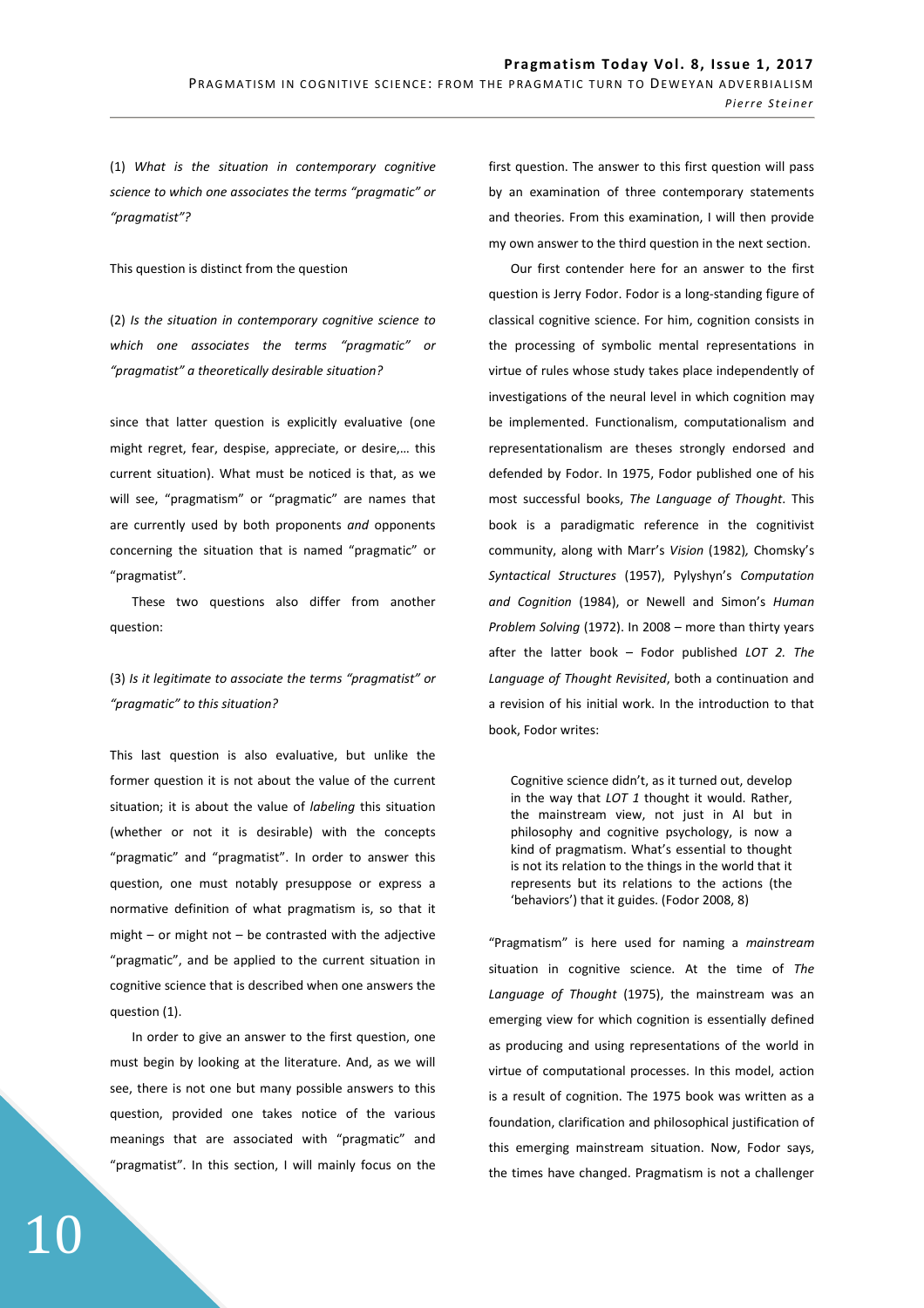to the main view, or a minority. Pragmatism *is* the mainstream; it has taken the place of a view Fodor elsewhere calls<sup>4</sup> Cartesianism, and from which pragmatism is defined by contrast: « pragmatism is Cartesianism read from right to left » (Fodor, 2008, 12). And indeed, here is a summary of the main oppositions Fodor sees between Cartesianism and pragmatism:

| Cartesianism                | Pragmatism                 |
|-----------------------------|----------------------------|
| The main use of minds is in | Thinking is thinking what  |
| thinking true thoughts      | to do or where to go in    |
| about the world             | the world                  |
| Truth is a matter of        | Truth is a matter of       |
| correspondence with the     | success                    |
| world                       |                            |
| Knowing that is prior to    | Abilities are prior to     |
| knowing how                 | theories: knowing how is   |
|                             | the paradigm cognitive     |
|                             | state                      |
| Content is prior to         | Competence is prior to     |
| competence                  | content                    |
| Action is the               | Thought is the             |
| externalization of thought  | internalization of action  |
| Thought is prior to         | Perception is prior to     |
| perception                  | thought                    |
| Concepts are prior to       | Percepts are prior to      |
| percepts                    | concepts                   |
| Thought is prior to action  | Action is prior to thought |
| Concept individuation is    | Concept possession is      |
| prior - in the order of     | prior to concept           |
| analysis - to concept       | individuation              |
| possession                  |                            |
| Thinking is primarily       | Thinking is primarily      |
| explained in terms of       | explained in terms of      |
| representing and knowing    | abilities to do things,    |
| that, which are             | competences, and know      |
| explanatorily prior to      | how, which are             |
| abilities to do things,     | explanatorily prior to     |
| competences, and know       | representing, and          |
| how.                        | knowing that.              |

The assimilation of pragmatism to anticartesianism assumes that pragmatism and Cartesianism share the same issues (but they propose different answers to these issues) *and* the same concepts (they diverge about the explanatory and ontological priority of these concepts for defining cognition and its study). As we will see in a moment, this is very debatable. Moreover, Fodor's characterization of pragmatist anticartesianism

 $\overline{a}$ 

somehow misses the radicality of some of its claims. Indeed, for some proponents of pragmatism in cognitive science, it is not only the case that cognition is for action (a functional claim) or must be explained from action (a methodological claim): cognition *is* identical with action. For instance, Hans Joas and Erkki Kilpinen claim that « according to pragmatism, perception, cognition, emotions, etc., take place as *phases in* action, rather than as something outside it or preceding it » (2006, 324; their emphasis).

Still, even if anticartesianism were a crucial component of pragmatism, it is disputable that any anticartesianist position would *ipso facto* be pragmatist. But Fodor seems to think so, for its description of pragmatism includes authors such as James, Dewey, Putnam, Rorty and Brandom, but also Wittgenstein, Quine, Ryle, Sellars, Dummett, McDowell, Dreyfus, Vygotsky, Piaget, Bruner, the Churchlands, or Gibson.

Fodor despises pragmatism, and more precisely the situation in cognitive science that it is correct, for him, to label "pragmatism". In 2003, for instance, he wrote that "pragmatism has been the defining catastrophe of analytic philosophy of language and philosophy of mind in the last half of the twentieth century"<sup>5</sup> , or in *LOT2* that pragmatism is "perhaps the worst idea that philosophy has ever had"<sup>6</sup>. Fodor's main argument against pragmatism can be summarized as follows:

P1. Action is not identical with overt behavior, with what happens to us or with bodily movements;

P2. Unlike overt behavior or bodily movements, an action is always the result of the (previous or simultaneous) presence of an intention, a goal or a plan, which governs the occurring of the action<sup>7</sup>;

P3. The formation or the exercise of an intention, a goal or a plan is a cognitive process which is not an action;

<sup>5</sup> Fodor (2003, 73-74).

<sup>&</sup>lt;sup>4</sup> With reference to Ryle.

 $6$  Fodor (2008, 9).

 $7$  See Fodor (2008, 12-13).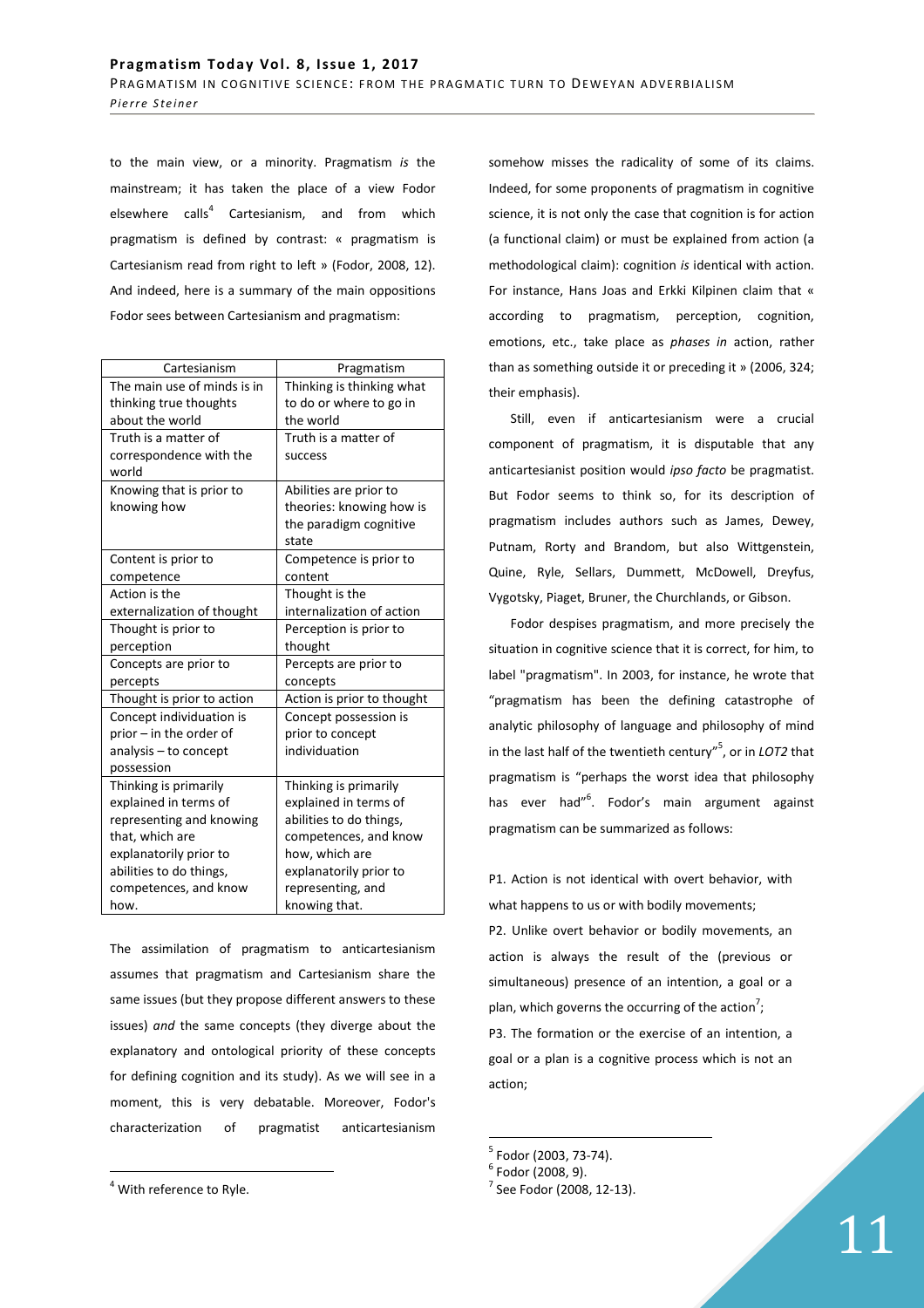C1. There is cognition which is not action, but which is the very possibility of action; C2. Action is a product of cognition.

For Fodor, pragmatism is deeply flawed since it is taken by Fodor as accepting P1, P2 and P3 (those are commonsense truths, for Fodor), but simultaneously denies C1 and  $C2<sup>8</sup>$ . But as we will see, premises P1, P2 and P3 express a view of action that is *not* shared by pragmatists: if pragmatists deny Fodor's conclusions it is not because they (pragmatists) are poor logicians; it is because they do not endorse the premises of the reasoning.

Let us now turn to a second position on the relations between pragmatism and cognitive science.

Notably from his various collaborations with the linguist Georges Lakoff, the philosopher Mark Johnson has been an important figure in the development of an alternative to the computational and representational framework in cognitive science, especially concerning the topics of meaning and language. For more than ten years now, he has also paid attention to the relations between pragmatism and contemporary cognitive science. For him, pragmatism is not the mainstream situation in contemporary cognitive science. The situation is more complex: there is what Johnson calls a *first-generation cognitive science* (computational, functionalist, representationalist, internalist), notably exemplified by Fodor's work. This first-generation cognitive science is now progressively supplanted by a second-generation cognitive science. Works in linguistics, psychology, robotics, neurosciences,.. etc are now supporting a new view of cognitive processes, insisting on their embodied, situated, enactive and affective

nature. For Johnson<sup>9</sup>, there is a *convergence* between pragmatism and this recent second-generation cognitive science on an array of issues: non-dualism, cultural naturalism, non-reductionism, embodied views of meaning, emotion and reason,... "Convergence" implies that second-generation cognitive science did not initially use pragmatism in its emancipation from first-generation cognitive science. Most of its actors have probably never heard about pragmatism. Pragmatism and secondgeneration cognitive science are *now* converging (and some people perceive this convergence), but they have both existed and developed *before* that convergence. What pragmatism can bring is notably some additions to the 4E (embodied, enactive, embedded, extended) framework, turning it into a 6 or even 7-E paradigm: pragmatism reminds us how important cognition is also *emotional, evolutionary* and *exaptative*<sup>10</sup>. It also reminds us of the primacy of experience, and offers the best framework for interpreting the various results produced in second-generation cognitive science.

When Johnson speaks about pragmatism, he mostly refers to John Dewey. Even if Johnson and Fodor disagree on the appropriate character of the current situation in cognitive science, and on the way *pragmatism* might qualify it (convergence vs. mainstream), both of them use the label "pragmatism". But that does not mean they give the same meaning to this term: Fodor's use of the concept covers more authors than Johnson's, and Johnson is careful not to reduce pragmatism to a philosophy centered on the concept of action.

Let us now see an important use of the adjective "pragmatic" for qualifying the current situation in cognitive science. This use has been made by the neuroscientist Andreas K. Engel and his colleagues. This first fact is already interesting: a non-philosopher uses a concept originally developed in the philosophical tradition in order to describe a major trend in the

 $8$  To be true, in a footnote (2008, 14), Fodor accepts that for pragmatist theorists like Ryle, "planned behavior isn't construed as behavior that's the outcome of a mental process. Rather, it's behavior that's performed in certain ways (heedfully, or carefully, or with due consideration, or whatever)." Fodor sees this conceptual analysis as "failed", but does not tell why.

<sup>&</sup>lt;sub>9</sub><br><sup>9</sup> Johnson (2006, 370).

 $10$  Johnson (2016).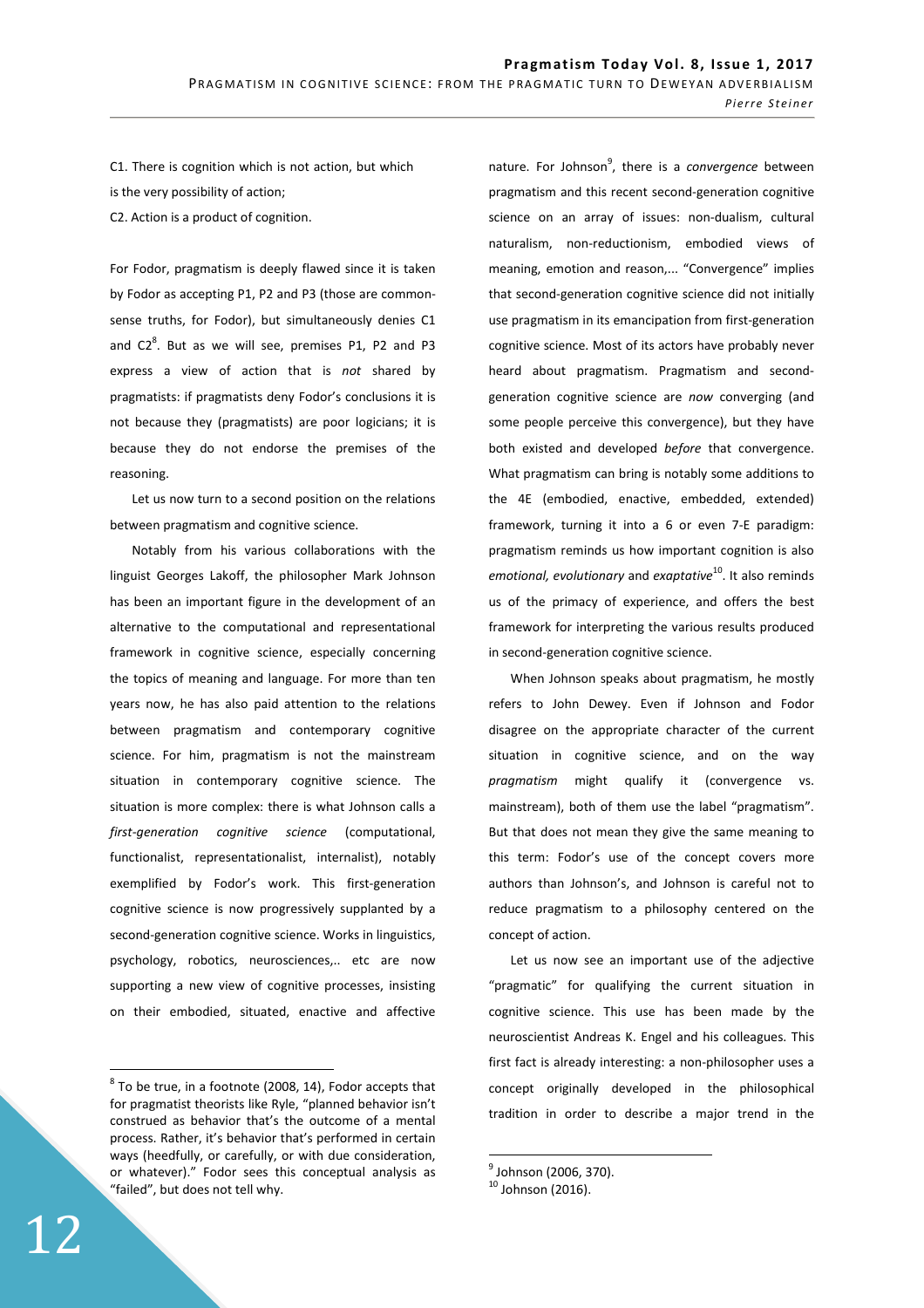theoretical evolutions of neuroscience and, more broadly, of cognitive science. The concept "pragmatic turn" was first used by Engel in a 2010 paper $^{11}$ . In an opinion paper published in 2013 in the journal *Trends in Cognitive Sciences*, Engel and colleagues also speak about a *pragmatic turn* that may be occurring in contemporary cognitive science:

In cognitive science, we are currently witnessing a 'pragmatic turn', away from the traditional representation-centered framework towards a paradigm that focuses on understanding cognition as 'enactive', as skillful activity that involves ongoing interaction with the external world. The key premise of this view is that cognition should not be understood as providing models of the world, but as subserving action and being grounded in sensorimotor coupling. (Engel et al. 2013, 202)

The authors do not claim that the mainstream in cognitive science is *pragmatic* or *pragmatist*: the pragmatic turn is a move of emancipation from mainstream cognitive science, which is defined (in the quotation) as being overtly representationalist. This turn is oriented towards a new paradigm, variously named "enactive", "action-oriented" or "pragmatic". What the authors mean by "pragmatic" seems close to what Fodor means by "pragmatism": the pragmatic view understands cognition as a skillful activity, grounded in sensorimotor coupling, in the service of action. Still, as we have started to see with Fodor, different claims can be entangled here. Several basic distinctions must be considered for defining the scope of what is called the "pragmatic" turn<sup>12</sup>.

First, does the pragmatic turn alter the *explanans* or the *explanandum* of cognitive science – or both? The *explanans*, in a scientific theory, consists in the sets of laws, propositions, models and definitions in virtue of which some phenomenon is explained. The *explanandum* is what has to be explained. It is not always

 $\overline{a}$ 

clear whether the pragmatic turn reaches out the *explanantia*, the *explananda* of cognitive science – or both. Does the pragmatic turn claim that action itself must become an object of study for cognitive science, or does it argue that cognition (or some cognitive phenomena) must be explained in terms of action? It is one thing to consider that the performances cognitive science should explain are not intellectual or disembodied performances, and quite another that these performances should be explained in reference to the embodied engagements of an organism with its environment. Classical cognitive science has no problem accepting that action should be explained by cognitive science (for instance, how agents control, plan, or simulate actions) or even that cognitive faculties are geared to action, but it will resist the tendency to explain cognitive performances by referring to action, since this explanation will be seen as… begging the question: action presupposes control, intention, attention, coordination,… which are all cognitive performances.

Secondly, what are the relations that are posited between cognition and action, be it in the *explanans* or in the *explanandum* cognitive science? "Pragmatic turn" and "action-oriented perspective" are often used as synonyms<sup>13</sup>. But what is an "action-oriented" perspective on cognition? There are many differences between "cognition is for action" (a functional claim), "cognition and action co-influence each other" (a mutual dependency claim), "cognition is grounded on action" (a genetical claim) and "cognition is (a kind of) action" (a constituency claim). The latter claim is the more ambitious claim, but it is not often seen in the writings of proponents of the pragmatic turn; other claims and ideas (like "the action-relatedness of cognition"<sup>14</sup>) can be accepted quite easily by proponents of classical cognitive science, provided they are not seen as being true for *all* kinds of cognition. For instance, at the very beginning of their 2013 paper, Engel and colleagues define the "key

 $11$  Engel (2010).

<sup>12</sup> See also Roy (2010) for a *pragmatist* reading of the cognitive neuroscience of action, and for a distinction between different pragmatist claims in this context.

 $^{13}$  See especially Dominey et al. (2016).

<sup>&</sup>lt;sup>14</sup> Engel et al. (2013, 202).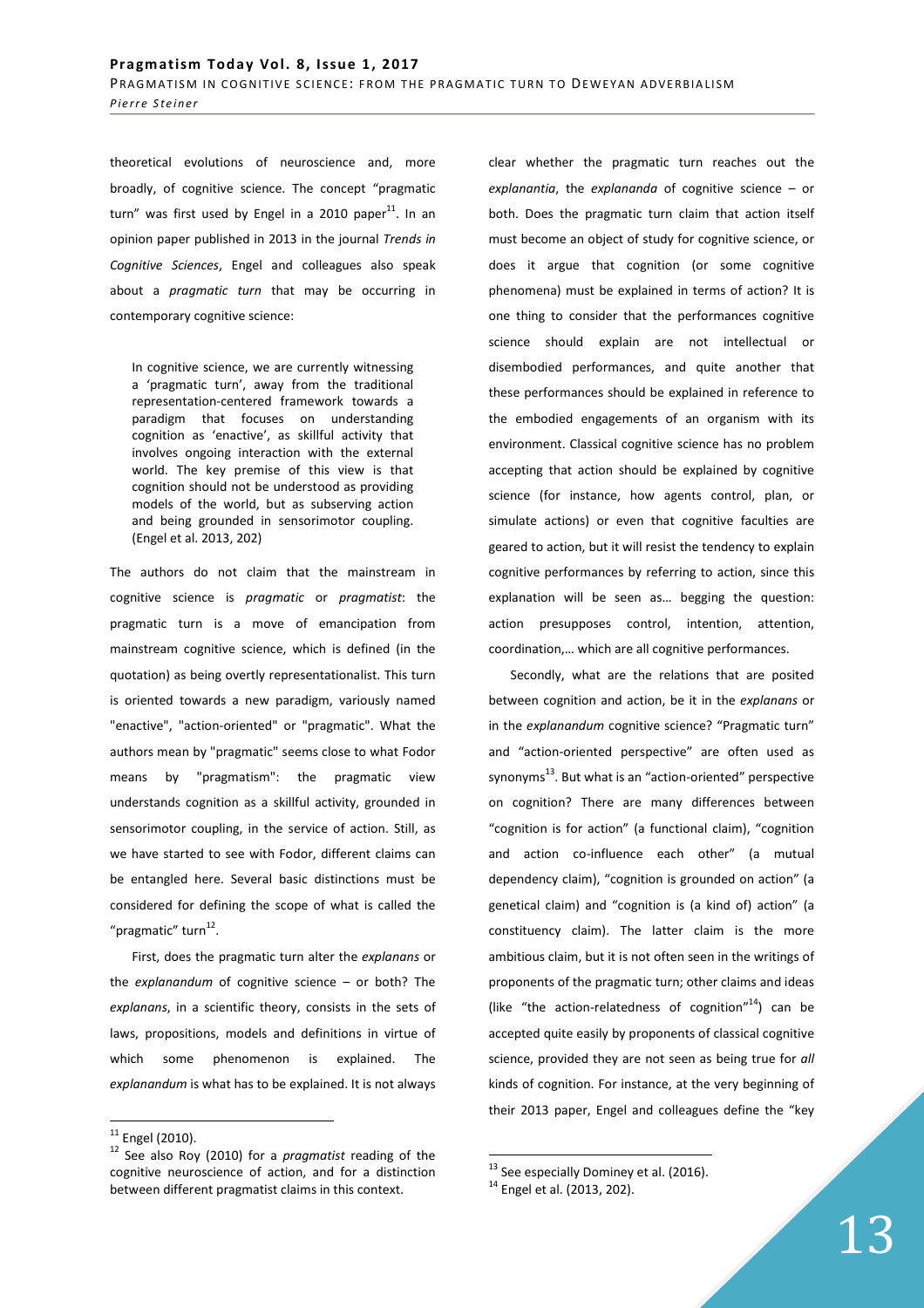premise" of the pragmatic turn as that "cognition should not be understood as providing models of the world, but as subserving action and being grounded in sensorimotor coupling" (2013, 202). Later on, they state that "the central premise of this new paradigm" could be phrased as "cognition is action" (2013, 203). The main premise of the pragmatic turn therefore oscillates between functional, genetical, and ontological claims (see also Engel 2010, 219).

Thirdly, if the pragmatic turn is "a direct antagonist of the cognitivist framework" (Engel 2010, 221), how does it relate itself to other non-cognitivist approaches to cognition, such as embodied, embedded, enactive or extended cognitive science? Should the pragmatic turn be defined as a species inside of the post- or anticognitivist genus? Or does it want to cover all these approaches? It seems it does, since Engel (2010, 224) considers authors such as Andy Clark, Francisco Varela and Alva Noë as proponents of this pragmatic turn, even if these authors themselves rarely use the adjective "pragmatic". This positive answer also presupposes that the pragmatic turn has the means to embrace the diversity of these theories, so that when one says that "cognition is (for) action", "action" does not only mean action; it is a shorthand for "embodied, embedded and extended interactions between organism and environment".

Let us now focus on the relations Engel and colleagues posit between this *pragmatic* view and the *pragmatist* tradition. On this issue, they write:

The term 'pragmatic' is used here, first, to highlight our conjecture that cognition is a form of practice. *Second, we introduce the term to refer to action-oriented viewpoints, such as those developed by the founders of philosophical pragmatism, albeit without suggesting a return to exactly the positions put forward by these authors*. The central premise of this new paradigm could be phrased as 'cognition is action'. (Engel et al. 2013, 202; my emphasis)

The relation between the *pragmatic turn* and *philosophical pragmatism* is ambiguous: 'pragmatic' includes viewpoints developed by pragmatists, but *not exactly*. The devil is in the detail, and we will shortly see how these differences could or should be framed. For the moment, let me add that in another paper Engel and (other) colleagues remark that "action oriented" theories of embodied cognition are *prefigured* in pragmatism (Dominey et al. 2016). Pragmatism is here an ancestor, not a member of the pragmatic family in cognitive science. In other places<sup>15</sup>, Engel includes in the *pragmatic* turn authors coming from the phenomenological tradition. The pragmatic turn is rooted in pragmatism, but also in European philosophy, especially in the phenomenological and hermeneutical tradition (Merleau-Ponty, Heidegger).

From all of this, I conclude that for Engel, "pragmatic" is carefully and deliberately used instead of "pragmatist", since the use of the latter one would express a narrower commitment to pragmatism that Engel wants to avoid, mainly for reasons of precision: Engel does not claim that the pragmatic turn is a return to pragmatist philosophy.

#### **2. Action, pragmatism and the pragmatic turn**

Let us now pass to question (3). The question is: *Is it legitimate to associate the terms "pragmatist" or "pragmatic" to this situation?* 

My own answer to this question will go as follows: if one sticks to the idea that action is essential to cognition and cognitive science, it is wiser to restrict oneself to the use of "pragmatic", and not to the use of "pragmatist" for labeling the kind of cognitive science that endorses (or should endorse) this idea. This answer is therefore directed against the Fodorian use of "pragmatism", but it is also addressed to the Engelian use of "pragmatic": in the latter case, I consider that it is correct and wise on the part of Engel *not* to use "pragmatism" for labeling

<sup>15</sup> Engel (2010, 22).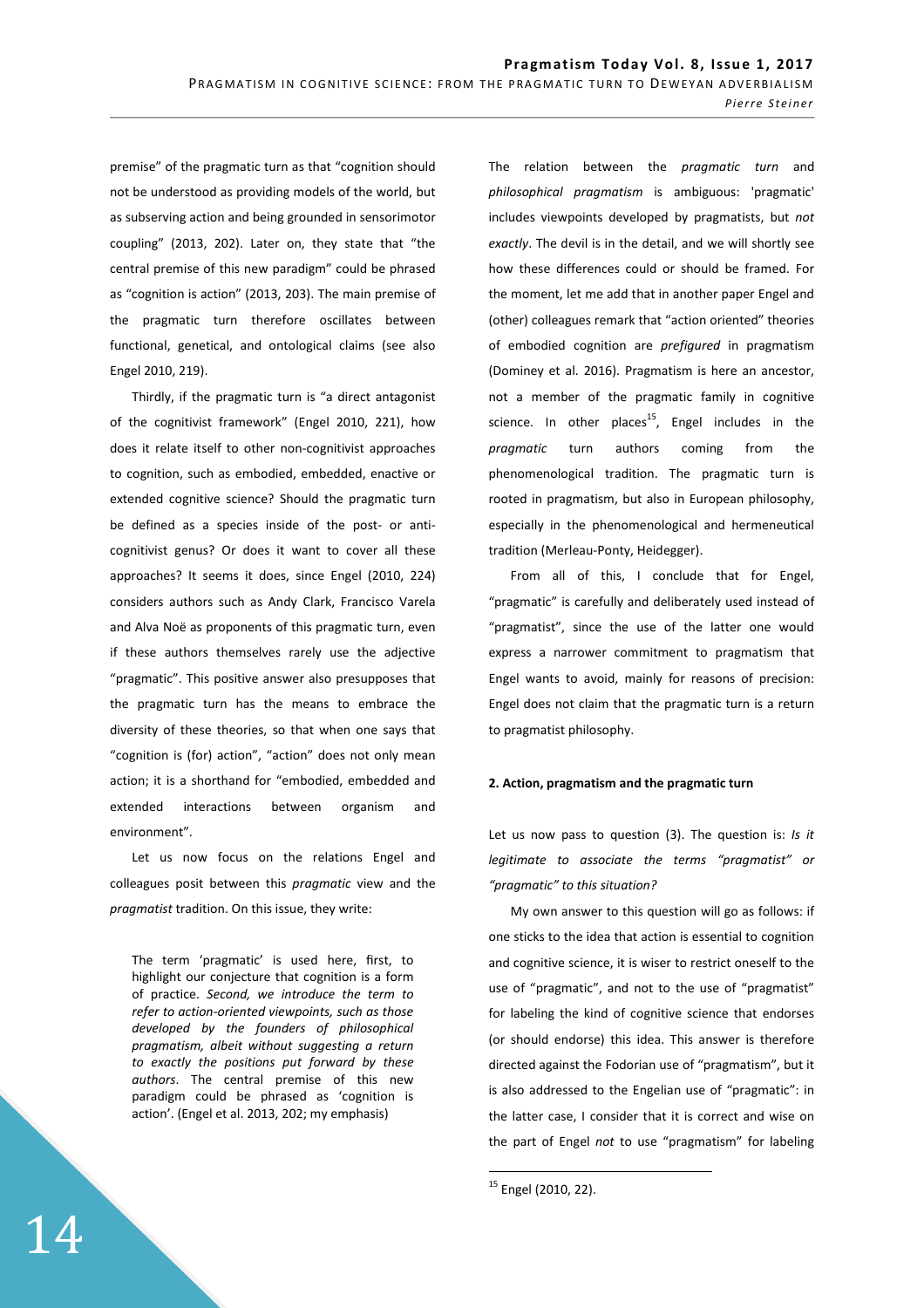the turn he observes (and defends) in cognitive science, but I think he underestimates the philosophical discrepancy there is (on my view) between a *pragmatic* view on cognition, and a *pragmatist* view. Engel does not provide exact reasons on why he considers that the "pragmatic turn" is "*not exactly*" a return to pragmatism, besides the fact that the pragmatic turn does not find its sole or even primary inspiration in the pragmatist tradition. In what follows, I will provide some other reasons; and these reasons suggest that the pragmatic turn is perhaps *precisely not* a pragmatist turn.

For one thing, the way Engel and colleagues conceive action makes it dubious to consider that it is this very same phenomenon that pragmatists valued in their definition of mind, knowledge or belief. In 2010, Engel wrote:

The description of "acts" or "actions" typically makes references to goals that often the agent has adopted on the basis of an overall practical assessment of his options and opportunities. "Behavior", in contrast, can be described and explained (at least according to certain psychological schools) without making reference to mental events or to internal psychological processes. Clearly, therefore, the pragmatic turn cannot lead back to "behaviorism". (Engel 2010, 238)

It is certain that pragmatism would not endorse these classical descriptions of acts, actions, and behavior from which the pragmatic turn is defined. These descriptions converge in order to form an alternative for defining action: either action is accompanied by a mental process, or it is reduced to gross behavior. We will see in a moment how and why pragmatists refuse this alternative. In their 2013 paper, Engel and colleagues make clear that they do not see action as being coextensive with behavior or movement. Actions are rather driven by goals; they involve volitional control; they require planning and decisions; they involve prediction or anticipation of an intended outcome; are often associated with a sense of agency (Engel et al. 2013, 203). This characterization of action is a *mentalist*

characterization: what makes a piece of behavior an action is the antecedence or the presence of a mental/cognitive factor (not necessarily conscious). It requires that action be preceded or accompanied by a mental (or cognitive) element or cause, which is not itself a component of action (since it makes the latter one possible). Interestingly, it shares some premises of Fodor's reasoning summarized above, namely premise 1 and premise 2. Therefore, as long as it is not supplemented by a non-mentalistic understanding of action, goals, intentions, and plans, the pragmatic turn will be symmetrical to cognitivism: it will merely reverse the priority between action and cognition.

The view that associates action with control, decision or intentions is an intellectualist view, grounded on a common philosophical fallacy well diagnosed by Dewey: converting eventual outcomes or functions of a phenomenon into antecedent conditions (Dewey, LW1:352), or more broadly of « reifying, hypostatizing that which in fact is functional » (LW16:337). For Dewey, motives, intentions, deliberations or volitions do not exist prior to actions: they are *qualities* of action, properties of interactional behavior (Dewey, MW14:45, 85, 139). It is our ways of acting that provide to our behavior mental qualities, and that make tokens of behavior describable as actions. Ends, targets and intentions are not fixed antecedently to action: every action is regulated and develops in and from an order that can be abstracted or justified in the forms of intentions or ends. More broadly, natural and acquired operations of the organisms, such as seeing, digesting, speech or reasoning are *functions* of the surroundings as truly as of organisms (MW14:15). They are functions of conduct. The same applies to consciousness (MW14:124, 128), or to "hunger", "fear", "sympathy", "imitation": they do not denote psychic or mental elements; they are about *ways of behavior* involving interactions between a creature and its environment and other creatures (MW14:45).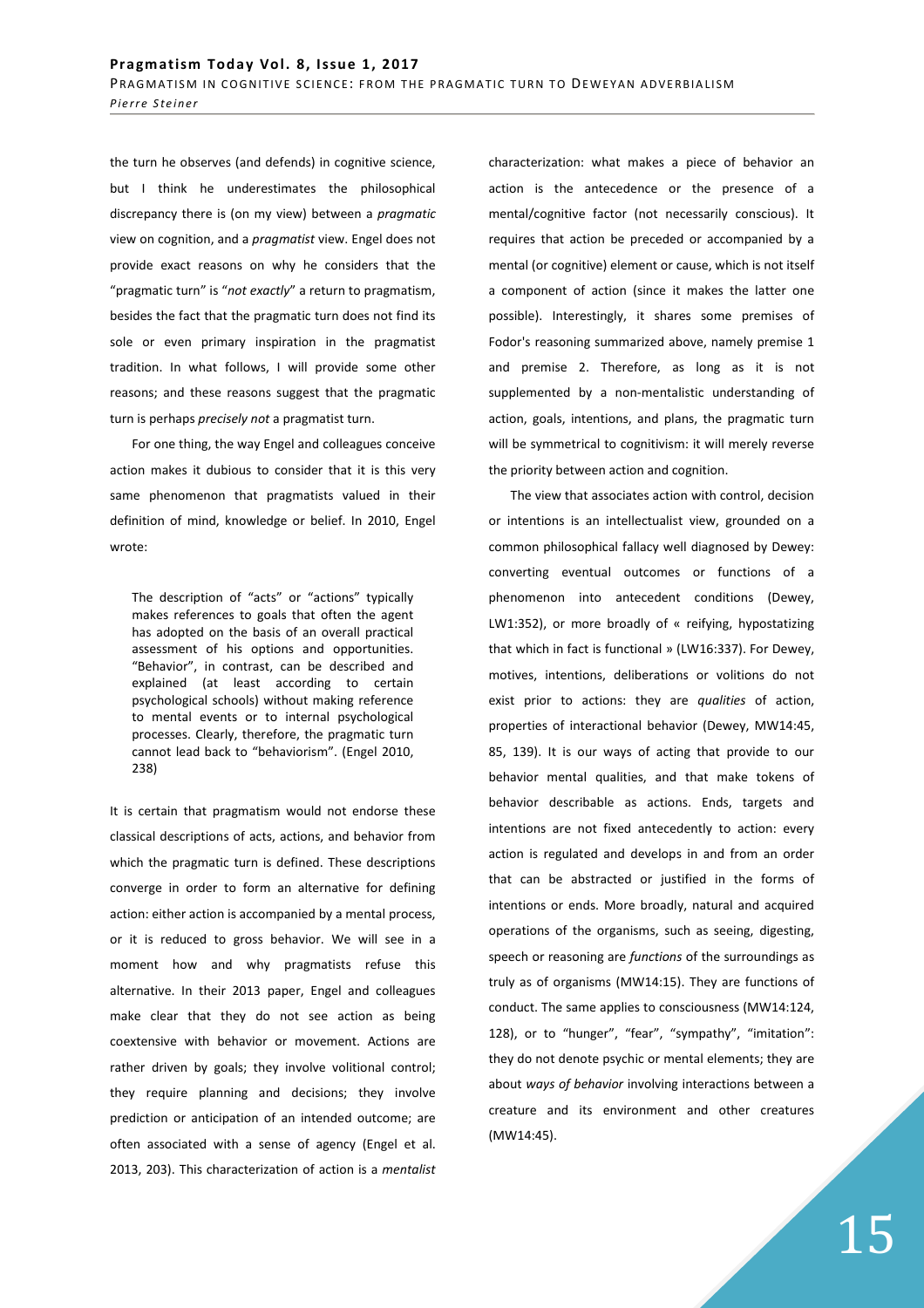The point is to steer between three reefs: first, the mentalist reef, according to which any action is necessarily the immediate result of the execution of a mental process that goes with it or that goes before it; second, the reductionist reef, according to which action is nothing but an observable physiological event; and third, the pervasive idea *that these two reefs are the only possibilities that exist for describing what an action is*. One may think that a difference between a *pragmatic*  and a *pragmatist* stance in cognitive science could consist in the fact that a *pragmatist* stance would explicitly start with a new philosophical conception of action, emphasizing its processual, historical, situated, evaluative, normative, qualitative, biological and social character (Jung 2010). Action is not a contingent and local product of individual cognition: it is rather our primary way of being and thinking in the world. *Intentional actions* are just a subspecies of this broader notion of action. This fact is so important, and "action" has been so much defined in a mentalistic and individualist framework in cognitive science, that the term "action" maybe needs to be replaced by a new term defining the basic building block of cognition and its relations to action: "habit", "practice", "skills", "organism-environment transactions", "act", "conduct" or "activities" are possible terms, not laden with the theoretical background associated to action in cognitive science. But these words also have special definitions or connotations in everyday parlance, in philosophy and/or in scientific inquiry. We could finally retain "action" and distort its meaning, moving it away from a pervasive mentalistic and cognitivist understanding, in the direction of a broader pragmatist meaning (Kilpinen 2008). For any of these terms (including action), a pragmatist stance would insist on the need to emancipate their understanding from dualities such as "means vs. ends", "reason vs. passion", "norms vs. facts", "repetition vs. creativity", "stimulus vs. response", "agency vs. receptivity' "subject vs. object", "organism vs. environment", "mechanical vs. spontaneous/living",

since these terms are often associated with only one pole of these dualities. From a pragmatist point of view, these are not dualities but functional distinctions one can make from a primary single phenomenon, designated by the terms listed above, like for instance "transaction". For example, according to Dewey, « what has been completely divided in philosophical discourse into man *and* the world, inner *and* outer, self *and* notself, subject *and* object, individual *and* social, private *and*  public, etc, are in actuality parties in life-transactions » (LW16:248).

"Life" can also designate this primary concrete whole:

These terms ['organism' and 'environment'] are as strictly correlative as are brother and sister, buyer and seller, stimulus and response. Wherever there are correlative terms, there is a third medium to which both refer. In the case of organism and environment, this more comprehensive matter is life as a self-conserving, expanding activity. Life is a process which includes environment as well as organism within itself... (MW6:437)

In 1930, in a text named "Conduct and Experience", Dewey proposed to define conduct as the object of study of psychology, instead of "experience" and "behavior". Already at Dewey's time, these latter concepts carried an important theoretical background: "experience" belonged mainly to the introspectionist school, while "behavior" was proper to the behaviorist tradition. If one wants to do justice to the transactional dimensions of experience and behavior, it is better, according to Dewey, to define these phenomena from *conduct*. Experience is understood in a transactional framework; it supervenes on the transactional relations between organisms and environments. These relations involve bodily and neural processes, but not only: « we are concerned with the fact as indicating that the structure of consciousness lies in a highly complex field outside of 'consciousness' itself, one that requires the help of objective science and apparatus to determine » (LW5:220).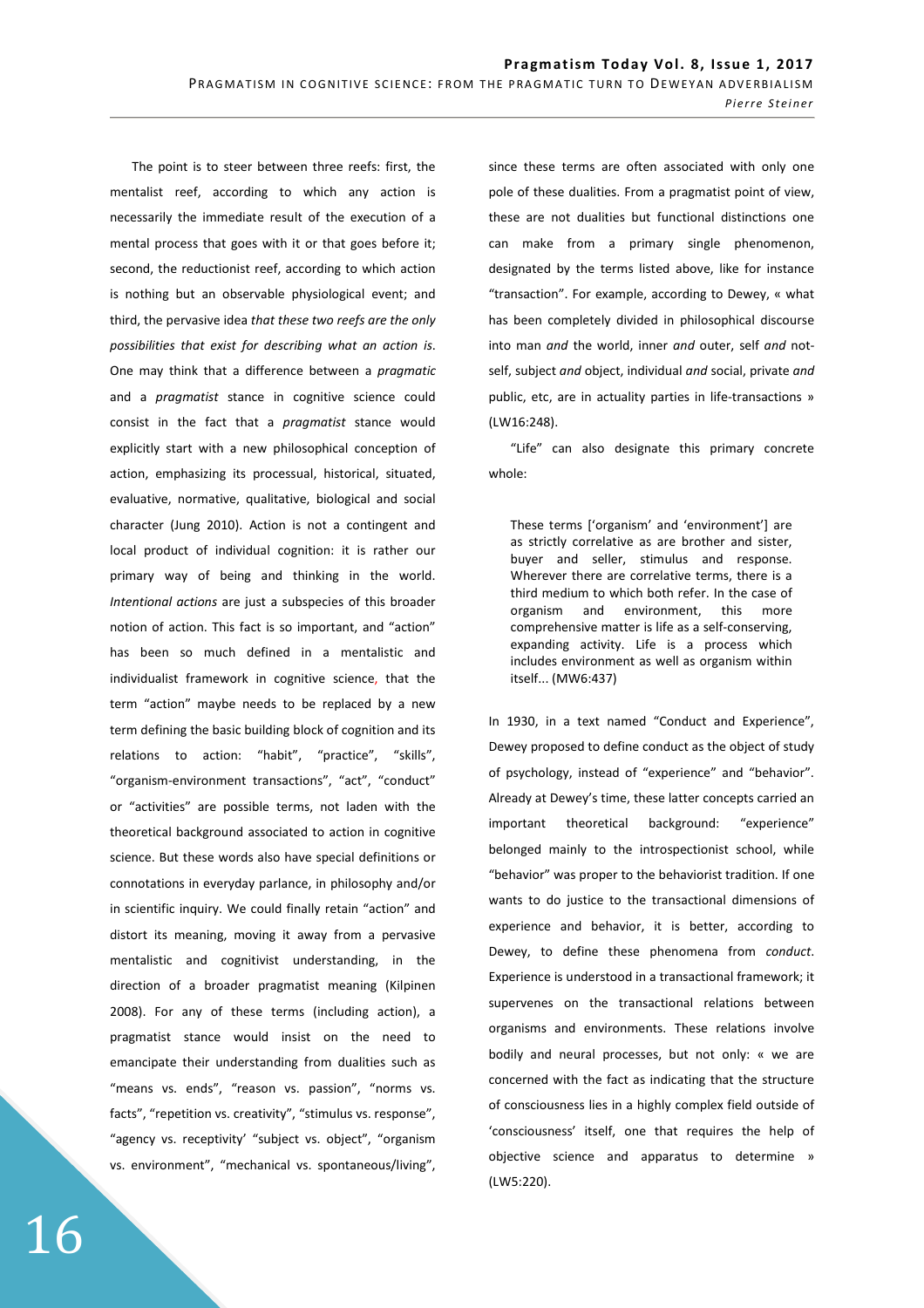This objective structure is spatially and temporally extended: behavior is continuous and serial. For Dewey, "experience" denotes all that is involved in the continuous reciprocal adjustment between the organism and the environment. Lived experience does not primarily involve awareness, knowledge or reflection. On the other hand, Dewey also noticed how much the definition of behavior as a succession of motors reactions is artificial; it is a laboratory artifact. "Conduct" is definitely a better word than "behavior", « for it clearly involves the facts both of direction (or a vector property) and of conveying or conducing. It includes the fact of passing through and passing along » (LW5:222).

Conduct is oriented: it has a history, and it is situated. It makes explicit reference to the *continuity* of action, and not to a mere addition of punctual motor events<sup>16</sup>. The situated character of conduct does not amount to the fact that any conduct would be *inside* of some place: for Dewey, a situation includes conduct as its basic constituent, since all conduct is interaction (or even better: transaction) between organism and the (social and natural) environment (MW14:9). Conduct is also more than a set of responses to environmental necessities or events: it includes responses to norms and meanings, and thus involves *responsibilities*. Eating, drinking, walking, or working differ from mere bodily moves or activities not because they are made with an explicit aim or a purpose, but because they can be done correctly or incorrectly: « conduct is always shared; this is the difference between it and a physiological process. It is not an ethical "ought" that conduct should be social. It is social, whether bad or good » (MW14:16).

Action is not a kind of conduct that would be characterized by a spiritual or material event that would come with or before the conduct; it is a way of conduct that we label with the concept "action", for instance when we insist on the normative dimension of conduct, or on the carefulness or attention by which it develops itself. Intentions are *expressed* in conduct (MW6:392). In order to insist on the historical, acquired, skillful, organized, and social dimensions of conduct, Dewey also redefined the notion of "habit", habit becoming a fundamental instrument and even determinant (MW14:153) of conduct, and the concept of "habit" being transformed into a basic concept referring to action-phenomena (Kilpinen 2016):

 The word habit may seem twisted somewhat from its customary use when employed as we have been using it. But we need a word to express that kind of human activity which is influenced by prior activity and in that sense acquired; which contains within itself a certain ordering or systematization of minor elements of action; which is projective, dynamic in quality, ready for overt manifestation; and which is operative in some subdued subordinate form even when not obviously dominating activity. Habit even in its ordinary usage comes nearer to denoting these facts than any other word. (MW14:31).

Classical pragmatists were thus already prone to distinguish their own views from other practice or action-oriented views. Let us take a last and brief example of this attitude: as a reader of Kant, Peirce wrote that he would have never called pragmatism "practicism" or "practicalism" (5.412): "practical", in Kant's lexicon (*praktisch*) refers to a domain in which principles of conduct are settled *a priori* by reason alone, regardless of the purpose of conduct or of its circumstances; whereas "pragmatic" refers to an experimental domain where beliefs, decisions, and rules of conducts are (fallibly) determined from peculiar human interests, and on the basis the contingency of experience, including objects and things (cf. the ancient Greek "*pragmata*"). In the same spirit, contemporary pragmatists can thus propose concrete differences between what a *pragmatic* turn in cognitive science amounts to, and what a *pragmatist* turn would be, and how a pragmatist stance could be of benefit to a pragmatic point of view. For instance, in a recent paper titled "Pragmatism and the pragmatic turn in cognitive science", Richard Menary (2016) has argued that classical

 $\overline{a}$ 

17

 $16$  LW (7:168).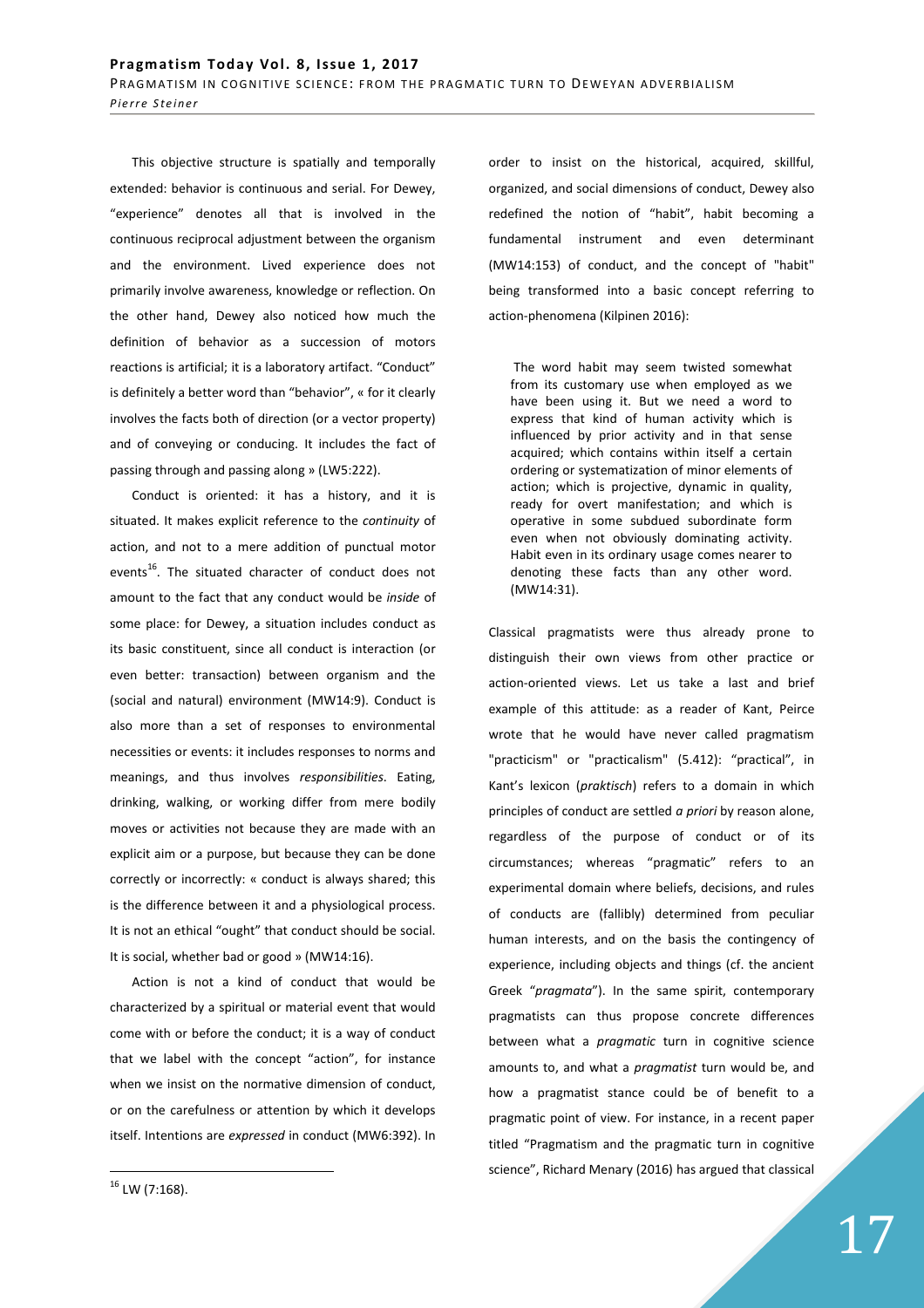pragmatism could offer conceptual grounds to the pragmatic turn in cognitive science, correcting and expanding its perspective: proponents of the pragmatic turn, Menary claims, probably overestimate the extent to which cognition is a matter of sensorimotor interactions with the environment. Their perspective can be enriched by *pragmatist* models and propositions according to which cognition develops and is structured by exploratory and world-involving inferences, including representations and norms<sup>17</sup>. What I have begun to suggest here is that the consequences of a consideration of pragmatism might be more radical than expected for the pragmatic turn in cognitive science: they should lead to a reconsideration of what action is and, by implication, of what the concept "cognition" means (since proponents of the pragmatic turn are sometimes prone to equate cognition with action). But this would only be a first step in the making of a *pragmatist* turn or even shift in cognitive science. The next sections outline the form and the timely nature of a second step.

## **3. A paradigm shift in cognitive science?**

What would a pragmatist turn look like in cognitive science? And, especially, what would be its differences with a pragmatic turn? In order to develop an answer to this question, we must first better understand the nature and prospects of the pragmatic turn.

"Turn" can be understood in at least two senses. Firstly, a turn can be a bending in a road which is leading somewhere; in this sense, a turn makes a difference to where the road is leading, but it is continuous with that road. In the second sense, a turn is a change that can be *discontinuous* or even *contradictory* to the main road. In this latter sense, a turn is close to what Thomas Kuhn called a "paradigm shift". Is the pragmatic turn a paradigm shift in cognitive science? Engel and colleagues address that question. They write:

 $17$  On this issue, see also Madzia and Jung (2016).

Looking at the action-oriented view in cognitive science, it is difficult to argue that it constitutes one paradigm. Instead, we might say that there are a number of related paradigms which share common emphases on the role of action. Do we have a paradigm shift? Twenty years ago, not many people thought motor activity could influence perception. Now there is a consensus that the motor system contributes to understanding. Perhaps the important point is that to make progress from this proposed paradigm shift, we must focus not only on highlevel definitions but also on how these concepts will lead to new *experimental paradigms* both in the natural sciences and medicine as well as in the engineering sciences. (Dominey et al. 2016, 337; authors' emphasis).

The answer is interesting and original $^{18}$ : no, the pragmatic turn does not consist in a *single* paradigm shift, but in a shift from one paradigm to many *paradigms* – the common premise of these paradigms being here the influence of action on perception and, more broadly, cognition. In comparison with other claims considered above about the relations between action and cognition (functional claims, genetical claims, constituency claims,...), this common premise is quite vague: is it original and strong enough for holding together different paradigms – and has cognitive science (especially classical cognitive science) ever doubted that action could influence perception  $?$ <sup>19</sup> Moreover, is there not here a very liberal use of the concept of "paradigm", stating that there can be more than two paradigms in science during a time of paradigm shift? The authors say at the end of the quotation that the prospects of these paradigm shifts might be defined not only with reference to new definitions, but also with reference to practical experimental differences. In a footnote, the authors write that by "experimental paradigm", they mean "specific procedures and protocols". One can imagine some new practical implications of the pragmatic turn: a turn from controlled laboratory observations to an

 $\overline{a}$ 

 $18$  In Engel (2013) and (2010), the answer is different: "the pragmatic turn presumably denotes more an agenda than a paradigm already in place" (2013, 207; 2010, 237).

<sup>&</sup>lt;sup>19</sup> See for instance Aizawa (2007).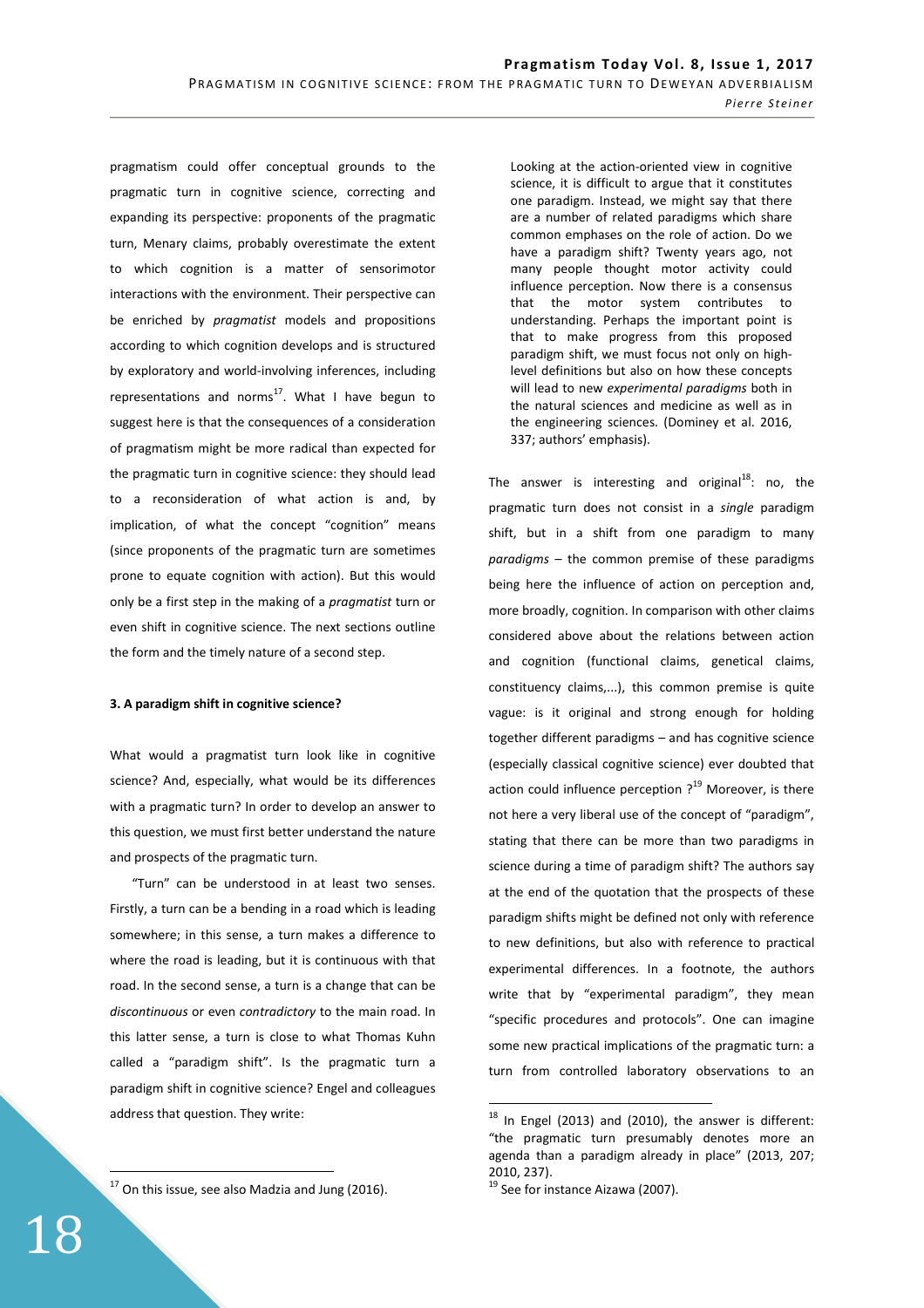analysis of cognition (and action) in the wild, in real time and real life constraints and contexts.

As Engel already wrote in 2010, « the fans of the pragmatic turn should be the first to realize that the return of the active cognizer to the lab is, above all, a matter of practice, rather than of theory » (2010, 238). That sounds like a *pragmatist* attitude: theoretical differences, in order to be genuine differences, must make practical differences. But pragmatists traditionally dismissed the theory/practice distinction: theoretical changes are practical changes, and practical changes are theoretical changes. Changing the hierarchical relations between action and cognition, or defending the need of new methodologies in the study of cognition might not be sufficient for having a paradigm shift: in order to get the latter, a new definition of cognitive science (and not only of cognition) could be necessary. And perhaps pragmatism might provide it, in the context of an increasing (but not necessarily questioned) use of the concept of "paradigm" in cognitive science by challengers to the computational tradition $^{20}$ .

Let us see that in further detail.

If one follows Kuhn's often ambiguous statements, a mature and normal science develops itself from and in one unique paradigm. It is only when the paradigm enters into crisis *and* that the possibility of a new paradigm (as a set of concepts, definitions, examplars, instruments, basic principles and laws, procedures, and epistemic values) is intelligible that a scientific *revolution*  or paradigm shift *might* happen. When there are more than two competing paradigms, one is at the stage of pre-science. Saying that there is now a *new* emerging paradigm in cognitive science presupposes that there is now a paradigm which is in a stage of crisis. One must explain how and why there is such a crisis, without mistaking the inability of the computational paradigm to solve some *puzzles* for a state of crisis, defined by an

 $\overline{a}$ 

accumulation of *anomalies* which are seen as *anomalies*  by members of the paradigm themselves, and not only by outsiders. Talking about a new emerging paradigm is also assuming that amongst the many critical theories of computationalism, there is *one* theory which is already sufficiently structured and systematic for being a protoparadigm, and not only a research program amongst others<sup>21</sup>. Against this assumption, many historians of science will also remark that the awareness of the birth of a paradigm is often *ex post facto*: stating that one is now creating a new paradigm is neither necessary nor sufficient for the actual birth of a paradigm.

Scientific changes, and changes inside of a same paradigm, often happen: what would be the changes that would entail the *defeat* of the computational paradigm, to the benefit of a new paradigm? Obviously, those changes cannot only be empirical or experimental, or consist in the transformation of one discipline: those changes must encompass methodological changes and conceptual changes, but also possibly a new articulation of the relations between the disciplines composing cognitive science. A new challenge appears: those changes must be sufficiently radical, coherent and huge for making up a positive (and not only critical) alternative to computationalism; but they must maintain some continuity with computationalism in order to be considered as producing a (new) theory of a common pre-theoretical object, namely *cognition*. Obviously, the old paradigm may consider itself as being the sole owner of what must be maintained or conserved so that one can talk about a *scientific* revolution about cognition. This strategy has already been used in the past by Fodor and Pylyshyn in their criticism of the ambition of connectionism to establish a new theory of *cognition*<sup>22</sup>. Must the new theory or paradigm answer the same questions that the old theory or paradigm, but with new answers and ways of answering? Or must it also get rid of, or overcome questions and founding problems of the

 $20$  See for instance the full title of the book edited by Stewart, Di Paolo and Gapenne (2010): *Enaction. Towards a New Paradigm in Cognitive Science.* Or Pfeifer and Bongard (2007).

 $\overline{a}$  $21$  See for instance Shapiro (2011, 2-3).

<sup>&</sup>lt;sup>22</sup> See Fodor and Pylyshyn (1988).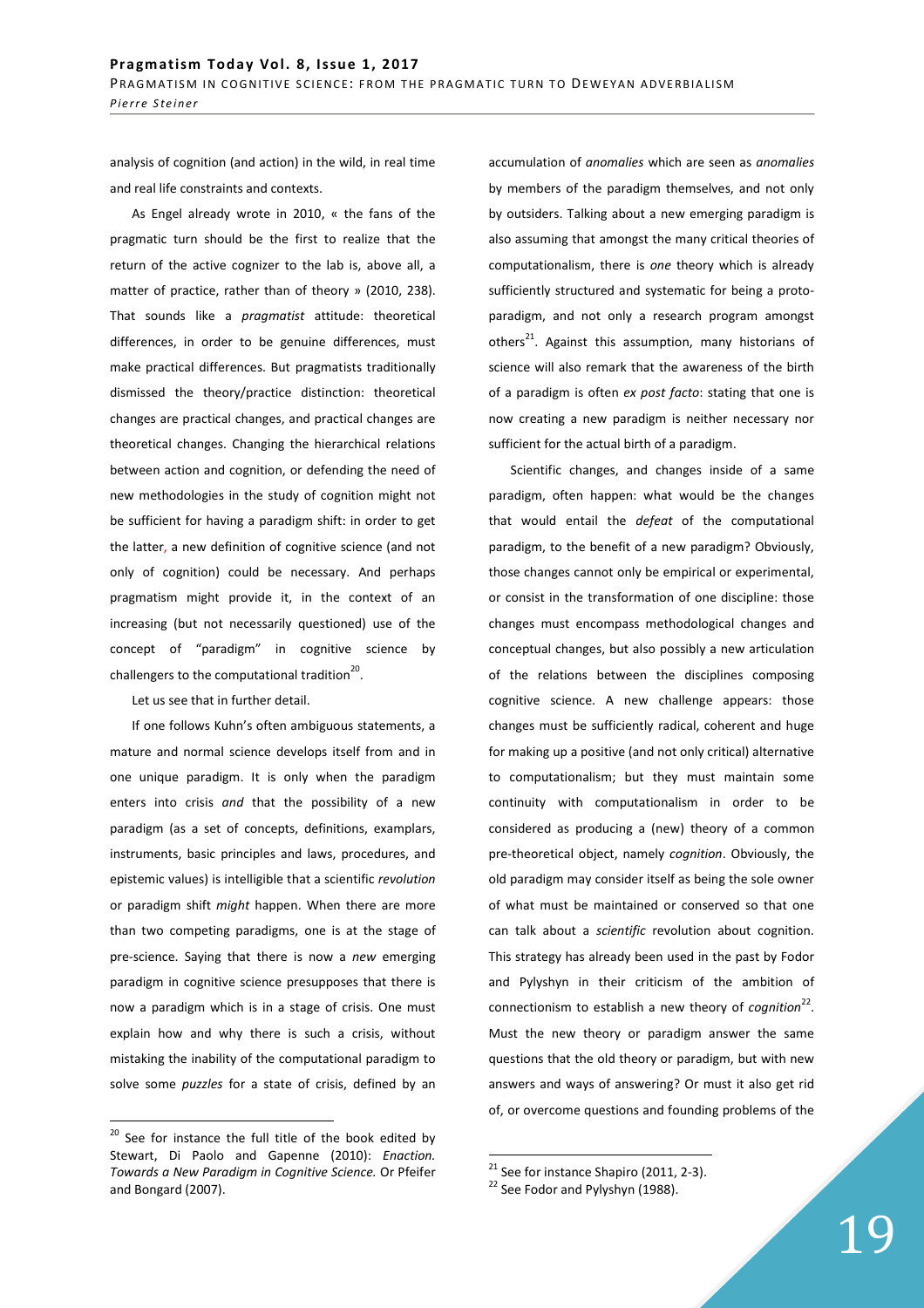old theory, with the risk of being considered as being *unscientific* by proponents of the old theory? As Kuhn himself remarked, a paradigm always rewrites the history of its discipline, and always (re)defines the object(s) of its disciplines from its own conceptual, ontological and methodological commitments:

The reception of a new paradigm often necessitates a redefinition of the corresponding science. Some old problems may be relegated to another science or declared entirely "unscientific". Others that were previously nonexistent or trivial may, with a new paradigm, become the very archetypes of significant scientific achievement. And as the problems change, so, often, does the standard that distinguishes a real scientific solution from a mere metaphysical speculation, word game, or mathematical play. The normal-scientific tradition that emerges from a scientific revolution is not only incompatible but often actually incommensurable with that which has gone before. (Kuhn 1970, 103)

Consequently, a paradigm shift is not only a change in contents or theories *within* a science: it is also a change of science, including a change of questions, definitions and problems.

Even if the expression "cognitive science" only appeared in 1973 and the expression "cognitive studies" in 1960 (the very same year as Putnam's seminal essay "Minds and machines"), proponents of the computational paradigm often reduce the birth of cognitive science to the emergence of the computational paradigm<sup>23</sup>. Beside an institutional event such as the Hixon Symposium « Cerebral mechanisms in behavior » in 1948 which included various scientific personalities such as Von Neumann, McCulloch and Lashley, the *prehistory* of cognitive science is therefore supposed to consist mainly of the criticism of behaviourism, as it was developed by authors such as Tolman (1946), Lashley (1948) and, later on, Chomsky (1959). According to this common story, behaviourism considered that mental processes cannot have any role in the explanation of the

 $23$  For another story, see Dupuy (2000).

performances of a subject. Watson rejected them because they are inner and subjective processes; Skinner refused them because they are forms of behaviour and cannot – on pain of circularity – be posited for explaining the behaviour of an agent. Still, Tolman, Lashley, and Chomsky are supposed to have *demonstrated* that it is necessary to posit the existence of *mental* processes mediating the relations between sensory stimuli and motor responses, since these responses cannot be completely explained by referring to the physical properties of sensory stimuli. Those processes are informational or representational processes, as Broadbent suggested already in 1954, and Miller in 1956 (it is during the summer of 1956 that two other founding events of the computational tradition took place: the *Symposium on Information Theory* at MIT, and a meeting on problem solving at Dartmouth College).

According to this computational story, the founding moment of cognitive science would be the fact of positing the existence of informational processes (not necessarily conscious) between inputs and outputs, and of studying their nature from an interdisciplinary perspective. In 1967, Ulric Neisser defined cognition as « all processes by which the sensory input is transformed, reduced, elaborated, stored, recovered, and used  $v^{24}$ , It is at this moment that the following *tropism* appeared: any self-proclaimed theory of cognition which would refuse the existence of this informational mediation would *not* be a theory of *cognition*, and cannot be included in a *science* of cognition. The computational paradigm has not only proposed a definition of cognition; it has especially imposed a way of defining the object of cognitive science: before being neuronal, functional, extended, or social, the existence of cognition as a set of processes is acknowledged, this set of processes forming a *sui generis*<sup>25</sup> scientific domain.

 $\overline{a}$ 

<sup>&</sup>lt;sup>24</sup> Neisser (1967, 4).

<sup>25</sup> *Sui generis*, here, is understood in an epistemological sense, not in an ontological sense: one defends the necessity of creating a specific science (or set of sciences) devoted to the study of cognition, even if one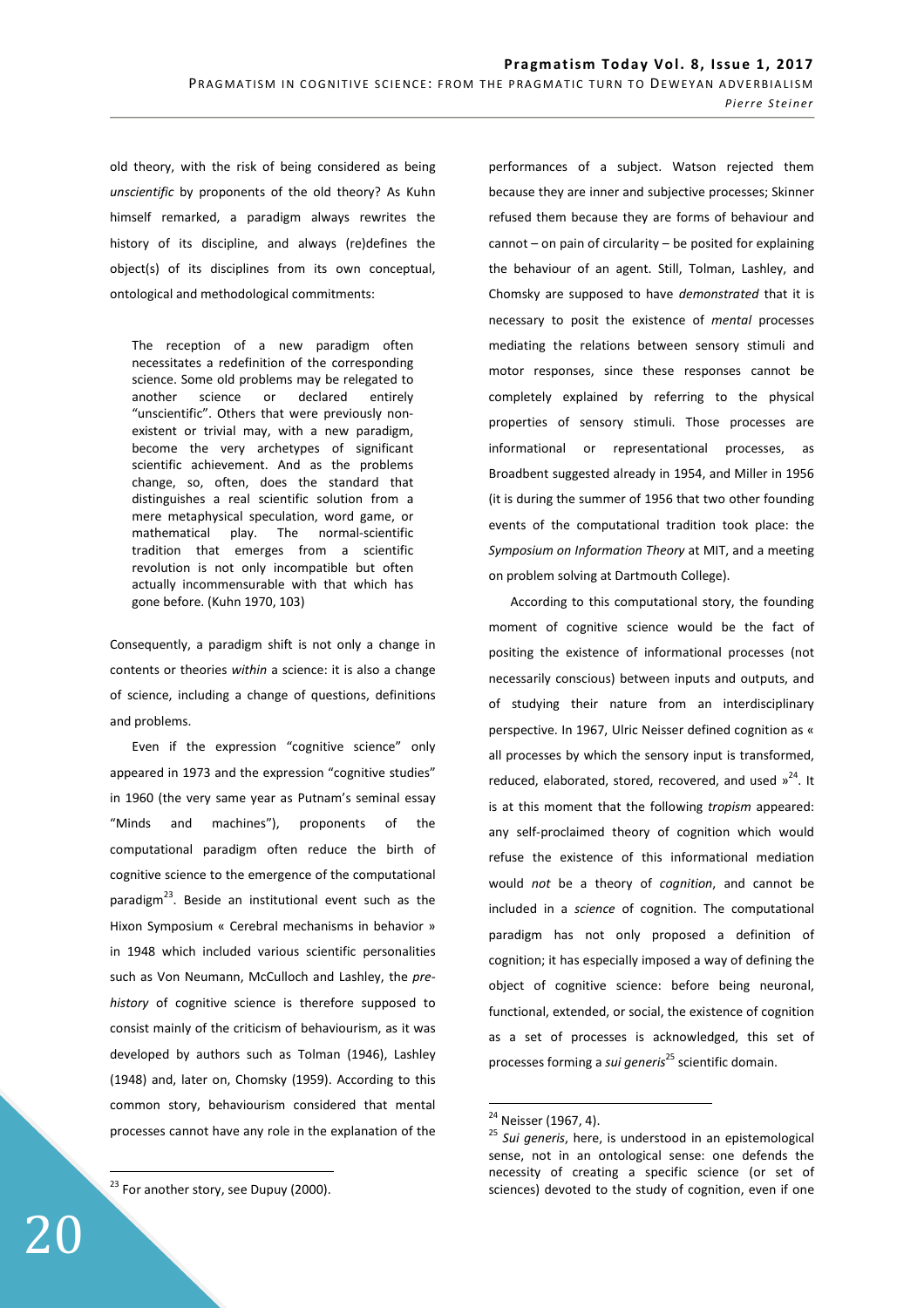This reminder is helpful when one considers the conditions in virtue of which one might speak of an alternative to the computational paradigm : one might think that this alternative should necessarily provide a new definition of the nature of cognition, avoiding or rejecting the importance of *informational* and *representational* processes when defining cognition ; but one might also imagine that the founding act of this alternative would be to get rid of the search for a scientific definition of cognition understood as a specific set of processes.

It is not very difficult to produce a nominal and extensional definition of cognition : cognition would be the set of operations by which knowledge (in its propositional, procedural, reflexive, practical, or collective modes) is acquired, transmitted, revised, exploited or transformed in situations such as perception, communication, learning, reasoning, memory or cooperation. This definition merely exploits etymological resources (*cognitio* = knowledge in its operatory mode), and will be suitable for a basic presentation of cognitive science. But philosophers and scientists generally want to go further, assuming that the aim of cognitive science is not only the study of the conditions of those operations that we name "cognitive", but especially to produce a theory or model of "cognition", "cognition" naming here what will be common or even essential to all the operations and phenomena that are named "cognitive". Defining the stakes of a transformation, of an overcoming or of a rejection of computation by retaining the necessity that cognitive science be the science of a distinct set of processes or *sui generis* domain is assuming that cognition *exists* as a *natural kind*, and not only as a *nominal kind*.

Those who admit their existence and their difference with nominal kinds generally define a natural kind as a set or order of objects naturally existing, i.e. independently of our descriptive and classificatory

<u>.</u>

conventions ("natural", here, is not contrasted with "cultural" or "artificial", but with what would be an arbitrary choice or classification): acids, gold, tigers or electrons are alleged examples of natural kinds. They differ from nominal or conventional kinds (such as "all of those who have read and understood Heidegger's *Sein und Zeit*") because they can be the objects of fruitful inductive practices, discoveries or laws $^{26}$ . More basically, members of a natural kind are supposed to share some essence (substantial or relational) or, more modestly, instantiate a cluster of properties (this instantiation being underlain by causal processes which contribute to the maintaining of the presence of this cluster of properties)<sup>27</sup>.

There are different strategies for realizing that a set of entities does not constitute a natural kind: the entities do not have common and specific properties, except those we use for including them in the set they compose; one can also show that there are no interesting generalizations that can made about those entities, or that the available generalizations are underlain by very heterogeneous causal processes<sup>28</sup>.

What does it mean to assume that cognition is a natural kind $^{29}$ ? One considers that cognitive science, *whatever its foundational definition of cognition*  (cognition as the manipulation of symbols, cognition as structural coupling between organism and environment, cognition as sense-making, cognition as action, cognition as dynamics, cognition as a set of neural networks, etc…) is about a specific set of processes or properties, being present or activated every time one perceives, reasons, cooperates,… As a natural kind, cognition would unify the whole of cognitive phenomena, beneath their diversity and beneath our conventional descriptions:

can accept that cognition has a material nature.

<sup>&</sup>lt;sup>26</sup> See for instance Quine (1969, essay 5).

 $27$  For essentialism on natural kinds, see Putnam (1975). For a non-essentialist realism, see Boyd (1999).

<sup>&</sup>lt;sup>28</sup> Some researchers in cognitive science have begun to cast doubts on the idea that cognitive phenomena like emotions or concepts would be natural kinds. See Griffiths (2004), for emotions, and Machery (2009), for concepts.

<sup>&</sup>lt;sup>29</sup> On this issue, see Churchland (1982).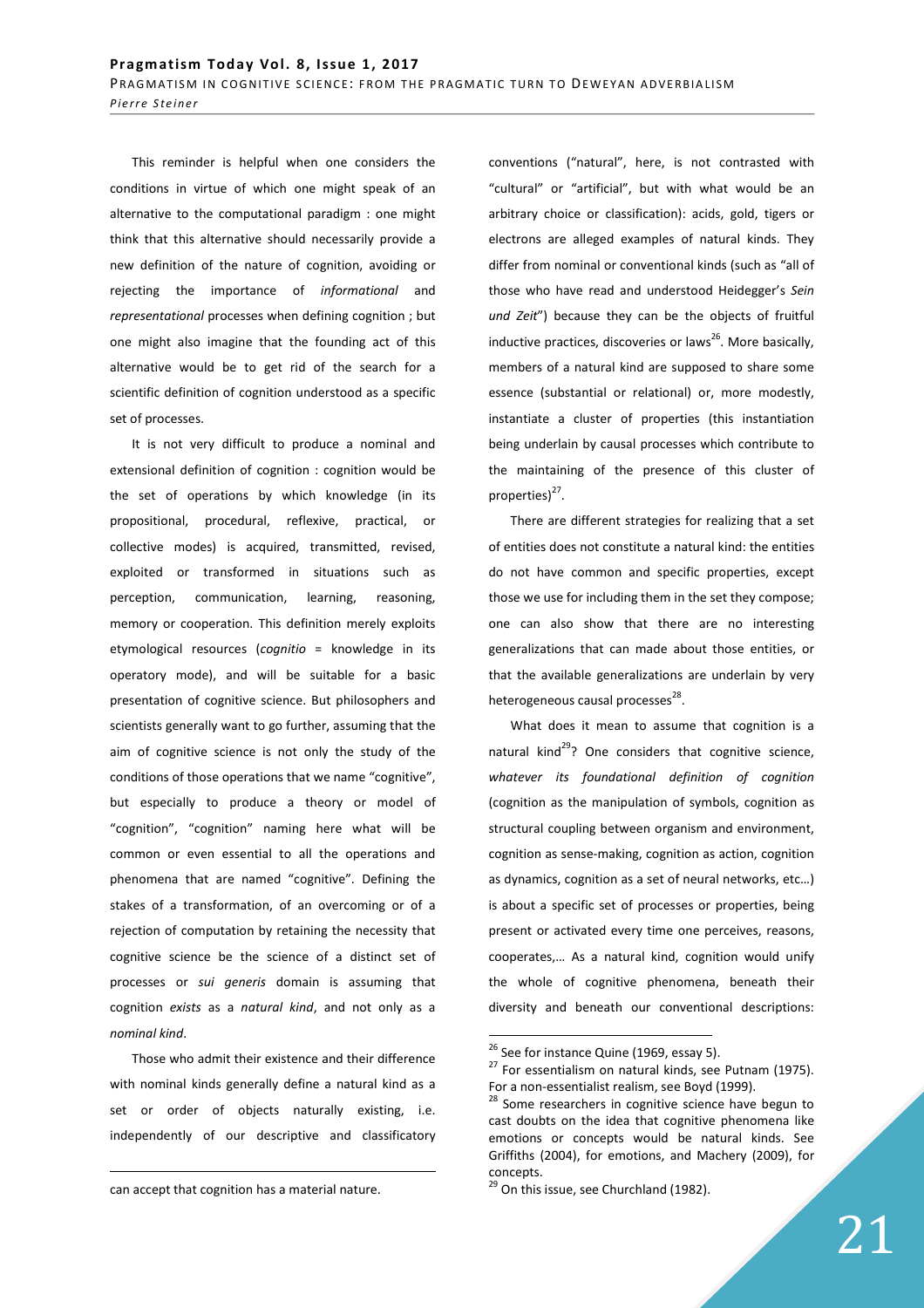"cognition" is something more than the nominalization of an adjective ("cognitive") that we use for qualifying some situations, phenomena and events when we describe how these situations, phenomena or events have relations with knowledge. Up to now, many selfproclaimed « alternative » theories of cognition share this assumption with the computational paradigm: they all start or end with a new definition of cognition conceived as a natural kind. These definitions can for instance take the form of a set of necessary and sufficient conditions that define a system (a bacterium, a sponge, a flower, a swampman, a computer, an insect robot...) as a cognitive (or non-cognitive) system. Embodiment, sensori-motor coupling, action, or sensemaking are some conditions that can be invoked. These conditions are generally considered as *facts* whose existence is independent from our classificatory conventions. Our definitions of cognition must carve nature at its joints<sup>30</sup>; they are built and discussed independently of a consideration of the ordinary circumstances in which we say that *X* has a mind, is intelligent, or is a cognizer.

But the future of current controversies between different (self-proclaimed) paradigms in cognitive science will not necessarily be the continuation of controversies concerning the definition of cognition that should be given. This future might be the opportunity to reflect upon the relevance of proposing such a definition at all, especially when this definition is seen as being about a natural kind.

#### **4. An example: Dewey's adverbialism**

Pragmatism might not only introduce a new conception of action in the study of cognition; it could more radically suggest a new view of the relations there are between the concept of "cognition", cognitive science, and our forms of action. In order to develop this argument, I will now focus on ideas that were proposed by Dewey in « Conduct and experience », a text already quoted earlier in this paper. As we have seen, for Dewey in this text, the subject matter of *psychology* is not mind, consciousness, or the brain. Nor it is behaviour *as it is understood and studied by behaviorists*. It is rather behavior understood as *conduct*, as « the behavior of the organism so far as that is characterized by changes taking place in an activity that is serial and continuous in reference to changes in an environment that persists although changing in detail » (LW5:224).

Psychology notably investigates the objective conditions in which habits – as instruments of conduct – are formed and operate (MW14:61). Does this mean that psychology does *not* study memory, perception or reasoning? Well, it does not study memory, perception or reasoning as *faculties*, but as *modes of conduct*. Before being invented by psychologists as mental faculties or as parts of a substantial mind, "remembering", "imagining", "thinking", "judging" or "reasoning" stand for properties of activities open to observation and performed by agents $^{31}$ .

We here reach Dewey's *adverbialism*. Up to now, it has been considerably underestimated in the literature emphasizing Dewey's relevance for cognitive science<sup>32</sup>. Dewey's adverbialism is at the crossroads of several dimensions of his philosophy. I will here briefly summarize three of these dimensions.

1) The criticism of what Dewey calls the "philosophical fallacy", which tends to *reify* the products or eventual functions of an historical process into substantial structures that govern that very same process. The

 $\overline{a}$ 

<sup>&</sup>lt;sup>30</sup> This metaphor was famously proposed by Socrates. See Plato, *Phaedrus* (265d-266a).

 $\frac{31}{32}$  Dewey (2012, 207).

An exception being Johnson (2007, 132): Johnson reminds us how the pragmatist reconception of mind is grounded on the refusal to treat percepts, concepts or thoughts as *objects*, and leads us to see them as "patterns of experiential interaction", and more precisely as "aspects or dimensions or structures of the patterns of organism-environment coupling that constitute experience".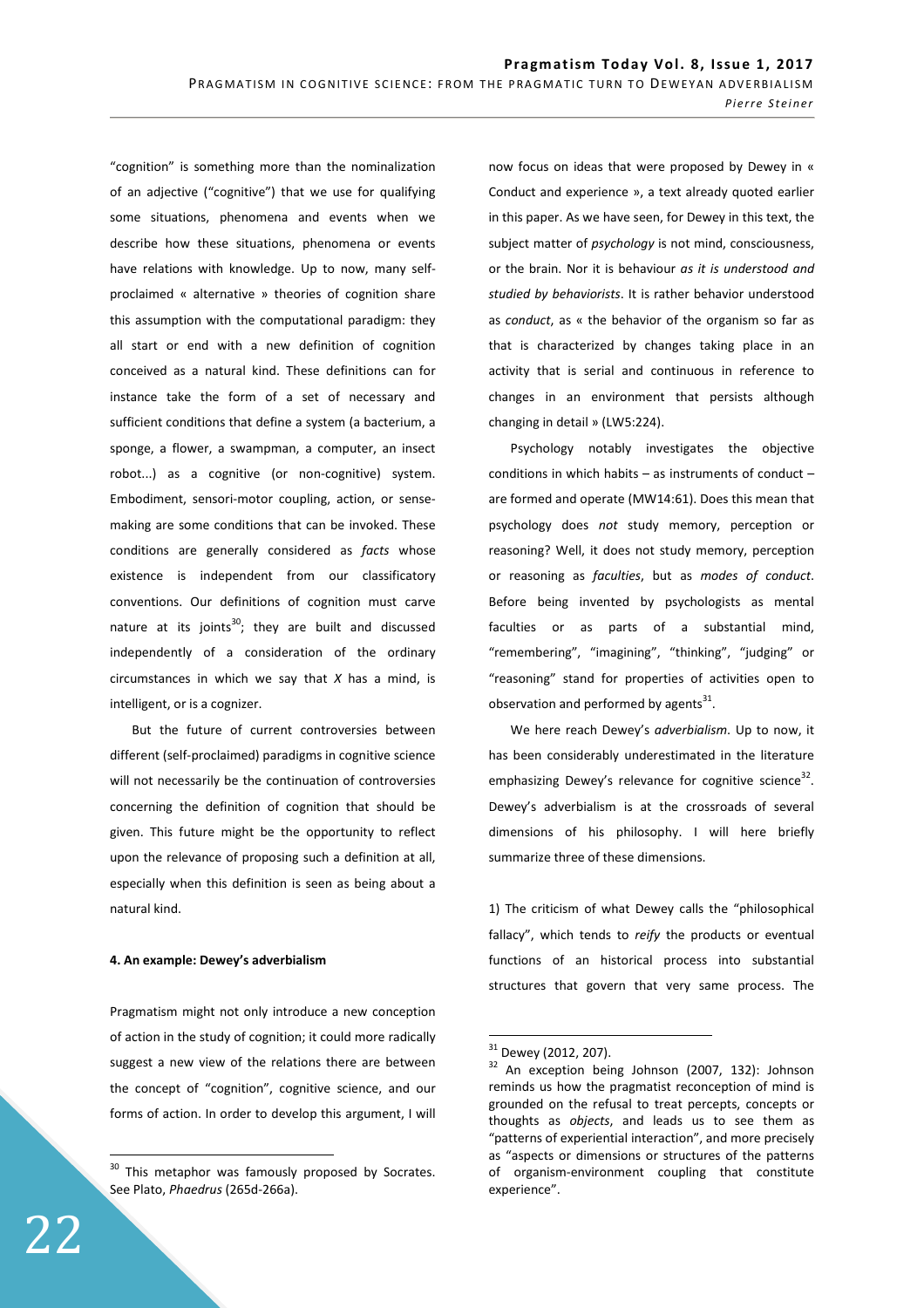philosophical fallacy consists in "reifying, hypostatizing that which in fact is functional" (LW16:337), or converting "consequences of interaction of events into causes of the occurrence of these consequences" (LW1:200). In order to avoid and cure this fallacy, one must continuously insist on how names such as "mind", "truth" or "values" do not stand for substances or readymade properties; they rather describe eventual functions of continuous and situated processes of transactions between organisms and their environments. Hence, Dewey considers that the adverb "truly" is more fundamental than "true" or "truth". This adverb denotes a way of acting. An idea or proposition is not true; it guides us truly or falsely in some situation. "Truth" has no meaning outside of experienced relations of things. It is an abstract noun, summarizing a quality of experience (MW3:118; MW12:169). Similarly, moral values such as honesty, justice or learning are not fixed and determined ends; they are directions of change in the quality of experience, expressed in a process of improvement, growth and progress (MW12:181). The same applies to consciousness: consciousness is not a power which would modify natural events; it is "the meaning of events in course of remaking; its 'cause' is only the fact that this is one of the ways in which nature goes on" (LW1:233).

2) A metaphysics of qualities and situations. Dewey opens his important essay "Qualitative Thought" (1930) with the following lines: « The world in which we immediately live, that in which we strive, succeed, and are defeated is preeminently a qualitative world. What we act for, suffer, and enjoy are things in their qualitative determinations » (LW5:2423).

Qualities – how events and situations appear and matter for us – are real; they are not the results of imagination, abstraction or analysis. Thought, discourse and judgment emerge out of these qualitative situations. It is the same for predication. Predication is the transformation of a qualitative whole which is directly and non-reflectively experienced into an object of thought (LW5:253). Subject and predicate are correlative

determinations of an undetermined complex quality. Qualities are not fixed properties of objects : the proposition "X is stoical" must not be interpreted as signifying that X is characterized by the property of stoicism, or that he belongs to the class of stoical objects. It rather expresses the fact that X is permeated throughout by a certain quality: he lives, acts, and endures stoically.

Some qualities can be mental qualities. In the essay « What are states of mind ? » (1912 ; MW7), Dewey explicitly defines « mental » and « psychic » properties as *qualities* of situated conduct<sup>33</sup>. Originally, these qualities are proper to organism-environment transactions; they appear when the organism responds to, or produces, meanings. Still, these qualities are (wrongly) understood as being *private* and *individual* for various reasons: the psychologist wants to predict their occurrence by associating them with simple and elemental causes of observable behavior; the moralist turns them into qualities that must be assessable by being attributed to an autonomous agent; the artist defines them as the seats of passion, inspiration, genius or feelings which resist to a total overt expression. However originally, memory, perception or reasoning are not mental faculties or conscious activities or states; they are « modes of behavior having their own discernible qualities, meaning by 'qualities' traits that enable one to discriminate and identify them as special modes of behavior » (LW5:226).

What is crucial, here, is that we discriminate and identify these modes of behavior from the *qualities* they express. We qualify a way of conduct as "reading", "recognizing someone's face", or "reasoning" by considering what the agent does, how she does it, and what she is ready to do in a situation where meanings are produced, transformed and shared.

<sup>33</sup> See also MW (10:58); LW (3:37).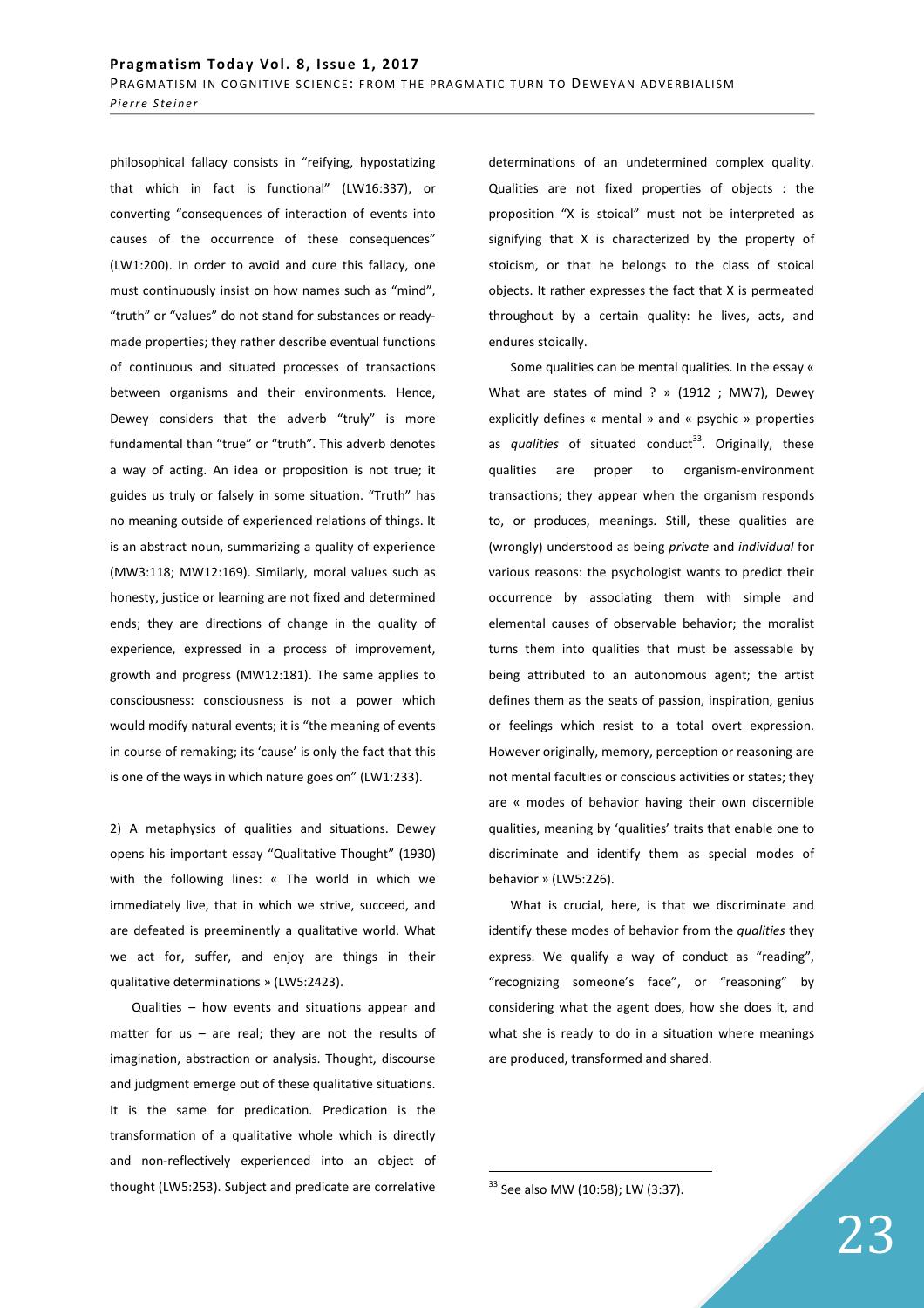3) A consideration of the practical circumstances and of the criteria, on the basis of which we attribute mental, psychological, or cognitive properties to a system (MW6:182; LW10:268). For instance, Dewey invites us to pay attention to the uses of the verb *to mind* (LW10:206- 208). *Minding* involves *attending*, *purpose* and *caring*  (including emotional *caring*), as special types of organic action: an organic action that is special not because of some experience or of some inner psychical activity that is supposed to produce it (attention, Dewey insists, *is attentive behavior*), but in virtue of the type of transactional situation it is a part of, namely a situation in which creatures are sensitive to meaningful qualities as instantiated in events and objects. These meaningful qualities are *publicly* shared; they presuppose participation and communication (LW3:49). Let us recall that, for Dewey, meaning involves *aboutness* (not only in thought or language, but also primarily in action and manipulation of objects) defined with reference to *rules* that are *shared* (LW1:147). It does not necessarily equate with written or spoken language (LW12:27).

These three dimensions can be combined for defining the outlines of an adverbial conception of mental phenomena. Having a mind or being a cognitive creature is instantiated in *situated* ways of acting. These ways of behaving can be described by adverbs. Typically, an adverb *qualifies* an activity (expressed by a verb); it expresses a way, a mode of acting (MW12:169).

"Mind" and "intelligence" do not mean or express things or activities, as expressed by nouns or verbs. As Dewey wrote in 1916, in *Democracy and Education*:

Mind is not a name for something complete by itself; it is a name for a course of action in so far as that is intelligently directed; in so far, that is to say, as aims, ends, enter into it, with selection of means to further the attainment of aims. Intelligence is not a peculiar possession which a person owns; but a person is intelligent in so far as the activities in which he plays a part have the qualities mentioned. Nor are the activities in which a person engages, whether intelligently or not, exclusive properties of himself; they are something in which he engages and partakes. (MW9:139)

And as he wrote in *Experience and Nature* (1925):

"Thought", reason, intelligence, whatever word we choose to use, is existentially an adjective (or better an adverb), not a noun. It is a disposition of activity, a quality of that conduct which foresees consequences of existing events, and which uses what is foreseen as a plan and method of administering affairs. (LW1:126)

For adverbialism, verbs like "think", "reason", or "remember" do not denote specific *activities*. Thinking, reasoning or remembering are not processes or activities that would accompany other activities like walking, cooking, manipulating symbols, or playing tennis. They are ways of achieving these activities: one can walk, cook, play tennis or manipulate symbols *carefully, purposively,* or *with attention*. For Dewey, when we speak about "mind", the problem arises when the adverb ("mentally") gets transformed into an adjective ("mental") denoting a *special* property, and then into a noun ("mind") denoting an entity at the source of behavior (see also LW1:66). By doing this, we commit the philosophical fallacy: "the arbitrary conversion of an eventual natural function of unification into a causal antecedent reality" (LW1:34). Initially, the adverb denotes a specific mode of situated interaction. Already in 1907, Dewey argued that ideas were not psychical pieces or entities, but modes of action in the environment: interpretations of the environment in reference to absent portions, for the purpose of action (MW4:83-84). In some passages of Dewey's works, "mind" is seen as a *verb*, but this verb does not correspond to a specific activity, but to a way of acting:

In short "to mind" denotes an activity that is intellectual, to note something; affectional, as caring and liking, and volitional, practical, acting in a purposive way. Mind is primarily a verb. It denotes all the ways in which we deal consciously and expressly with the situations in which we find ourselves. (*Art as Experience*, 1934, LW10:268)

24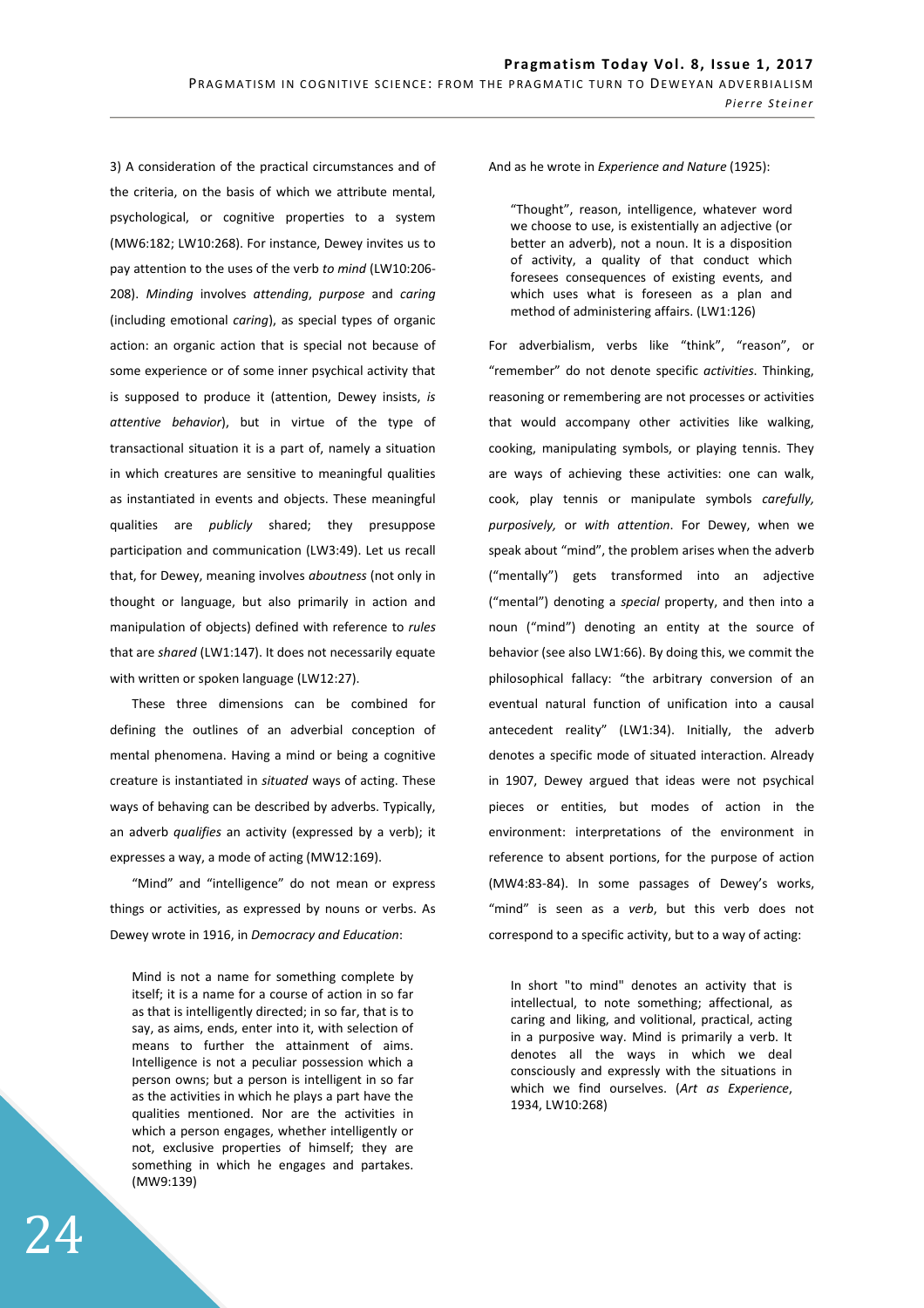"Consciously", in the previous passage, must not be understood as referring to a mode of intellectual reflexivity, or to a subjective experience. "Consciously", here, involves attention and sensitivity to the qualities of a situation. There is no mind or mental items; there are specific ways of interacting with the environment, by displaying a sensitivity to meaningful qualities proper to a situation or transaction (MW7:37-38, 54-55; MW10:58; LW3:37), from habitual capacities (MW14:124), from customs (LW6:12), and from some enacted biography (LW3:34). "Mental" qualities emerge out of organismenvironment transactions, when the latter ones involve social and linguistic conditions: « mental phenomena represent life-functions of a physiological order transformed by interaction with social conditions involving language and its cultural products » (Dewey 2012, 318; see also 321).

Mental predicates such as "believes that *p*", "thinks that *q*", or "intends to do *v*" do not designate or do not refer to something (events, states, processes, activities, operations): they qualify situated modes of conduct that we can describe using adverbs. It is the same for cognitive adjectives and verbs: being a cognitive creature, having a cognitive life, is not harboring or producing specific sets of processes that would be separable from action, but neither is it *identical* with conduct.

As said above, Dewey invites us to notice *how* and *when* we say of someone that he or she is mindful. Typically, we do not consider the mechanisms that causally allow the creature to display capacities such as reasoning, reading or conversing. The same could apply to "cognition" or "cognitive": what makes an agent a system we label with the adjective "cognitive" is the way it acts and can act; what makes a performance a "cognitive" performance is the way it is achieved. "Cognition" is not a process that would underlie these performances or the ways they are achieved; it rather consists in the ways these performances are achieved and, more broadly, in the way agents interact with their environment. This idea can sometimes reemerge today,

notably in some passages of Dan Hutto and Erik Myin's enactivism, when they for instance write that « mentality is in *all* cases concretely constituted by, and thus literally consists in, the extensive ways in which organisms interact with their environments » (Hutto & Myin 2013, 7; authors' emphasis).

From a Deweyan perspective, one should add that this realization of mentality into ways of interacting (and not in interactions themselves) is observer-dependent: it depends on our ways of discriminating and identifying mental life or cognitive life on the basis of conduct. Mentality is never *directly* (i.e. independent of our descriptive practices) realized into ways of interacting. Moreover, these ways of interacting are deeply normative: as we have seen, for Dewey, conduct is normative right from the start. Finally, this picture of adverbial life should make clear how it conceives the explanatory target of cognitive science. Here too, we can find inspiration in the way Dewey redefined the object of psychology: cognitive science does not study conduct, or the way we label conduct by using psychological or cognitive concepts. What cognitive science investigates are the structures, conditions and the mechanisms of those modes of behaviour, modes that are *already known and labeled as "mental"* (or "cognitive"). To put it otherwise: cognitive science does not study "the mind", "cognition", or "the mental". It does not begin or end with a definition of what mind or cognition *are* (symbol processing, action, coupling,...). It focuses on how some modes of behavior we already describe with psychological predicates are mechanically possible. Outside our activities and ways of acting, "cognitive" is not a label for a specific process, a kind of content, or a state $^{34}$  .

In this sense, the *radical* import of pragmatism in contemporary cognitive science could lead us to realize that the important matter is not to change our definition of cognition, but to change the very issue: cognitive science is not the science of a *sui generis* object that it

 $34$  See also Osbeck (2009, 29).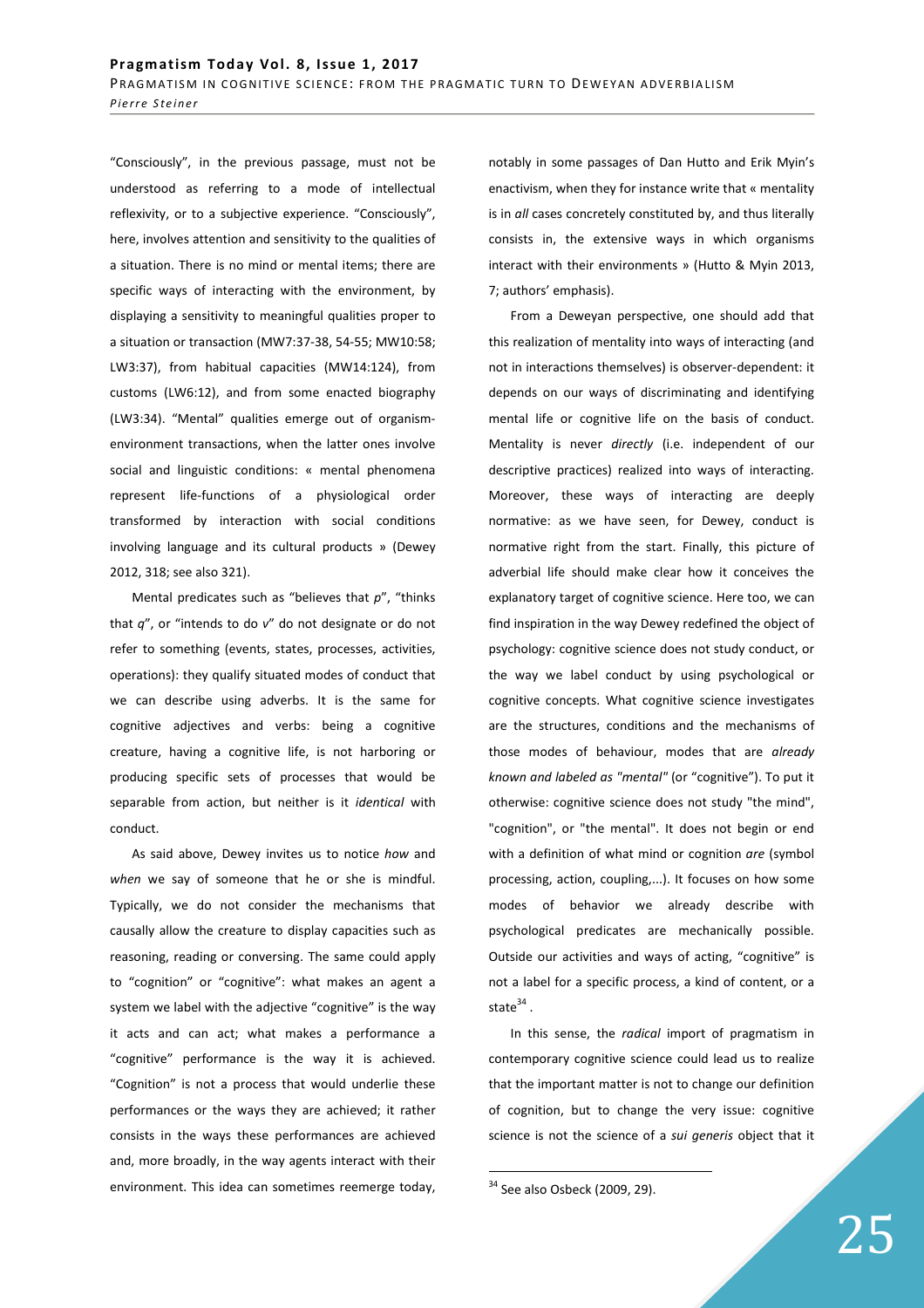would try to capture and decompose from a referentialist prejudice. Cognitive science studies the processes – neuronal, cultural, social, technical,… – which condition and enable the behaviours that we name 'cognitive' from *criteria* which do not aim – and do not need to aim – to be in direct correspondence with those processes as they are scientifically studied. To put it otherwise: cognitive science studies the conditions of production and realization of phenomena and behaviours we name "cognitive", and produces models and definitions of these conditions, but it is not sure that there is something common which would unify these conditions… beyond or beneath our (context-dependent) descriptive practices.

#### **Conclusion**

"Pragmatism" can be said and used in a variety of ways in contemporary cognitive science. In this essay, I have surveyed some of these uses, and have argued that it is important to maintain and cultivate a distinction between "pragmatic" and "pragmatist" when one wants to label the current situation in cognitive science. The distinction is not only historical: it relates to different conceptions of action which should be contrasted: what pragmatists mean by "action" is not what proponents or opponents of pragmatic cognitive science mean by "action". This should impact the definitions of cognition that are proposed (since many researchers, today, want to ground cognition on action, or even to equate cognition with action), but not only: I have also argued that a pragmatist interpretation of what a paradigm shift in cognitive science might be could lead to the surrender of a search for a foundational definition of cognition.

If all of this is correct, then pragmatism faces a choice when it meets the possibility of being developed and used in contemporary cognitive science for developing a post-cognitivist framework. *Either* it chooses to be *continuous* with cognitive science in general and it is used and developed from some

unquestioned assumptions concerning action in order to criticize the cognitivist paradigm, *or* it is exploited for questioning the foundational assumptions of both cognitivism and post-cognitivism concerning action and, more demandingly, the very object of cognitive science itself.

## **References**

- Aizawa, Ken. 2007. "Understanding the Embodiment of Perception." *Journal of Philosophy* 54/1: 6-25
- Boyd, Richard. 1999. "Homeostasis, Species, and Higher Taxa." In *Species: New Interdisciplinary Essays*, edited by Robert Wilson, 141-185. Cambridge (MA): MIT Press.
- Churchland, Paul M. 1982. "Is 'Thinker' a Natural Kind ?" *Dialogue* 21: 223-228.
- Dewey, John. *The Middle Works: 1899-1924*, edited by J.A.Boydston, Carbondale and Edwardsville, Southern Illinois University Press, 1976-1983 (quoted "MW", with the volume number and the pages)
- Dewey John. *The Later Works: 1925-1953*, edited by J.A.Boydston, Carbondale and Edwardsville, Southern Illinois University Press, 1981-1990 (quoted "LW", with the volume number and the pages)
- Dewey, John. 2012. *Unmodern Philosophy and Modern Philosophy*. Edited by Phillip Deen. Southern Illinois University Press.
- Dominey, Peter F., Prescott, Tony J., Bohg, Jeannette, Engel, Andreas K., Gallagher, Shaun, Heed, Tobias, Hoffmann, Matej, Knoblich, Günther, Prinz, Wolfgang and Schwartz, Andrew. 2016. "Implications of Action-Oriented Paradigm Shifts in Cognitive Science". In *The Pragmatic Turn: Toward Action-Oriented Views in Cognitive Science*, edited by Andreas K. Engel, Karl J. Friston and Danica Kragic, 333-356. Strüngmann Forum Reports, vol.18, Series edited by J.Lupp. Cambridge (MA): MIT Press.
- Dupuy, Jean-Pierre. 2000. *The Mechanization of the Mind: On the Origins of Cognitive Science.* Princeton University Press.
- Engel, Andreas K. 2010. "Directive Minds: how Dynamics Shapes Cognition". In *Enaction. Toward a New Paradigm for Cognitive Science*, edited by John Stewart, Olivier Gapenne and Ezequiel Di Paolo, 219-243. Cambridge (MA)-London: MIT Press.
- Engel, Andreas K., Maye, Alexander, Kurthen, Martin and König, Peter. 2013. "Where's the Action? The Pragmatic Turn in Cognitive Science." *Trends in Cognitive Sciences* 7/5: 202-209.
- Fodor, Jerry and Pylyshyn, Zenon. 1988. "Connectionism and Cognitive Architecture: a Critical Analysis." *Cognition* 28: 3-71.